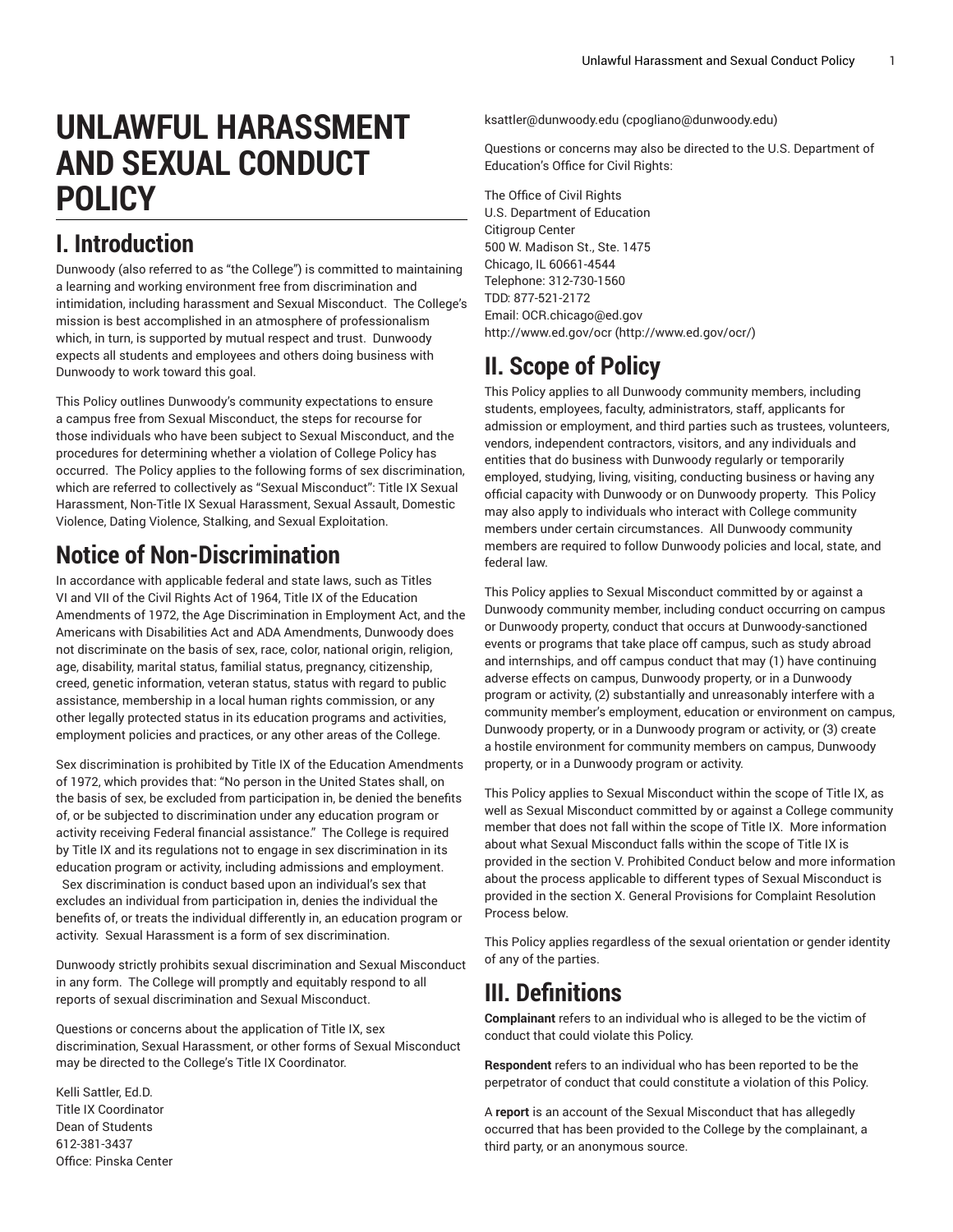A **formal complaint** is a document filed by a complainant or signed by the Title IX Coordinator alleging a violation of this Policy and requesting that the College investigate the allegation of the Policy violation. A formal complaint begins the complaint resolution process as set forth in section X. General Provisions for Complaint Resolution Process below.

**Sexual Misconduct** as used in this Policy means the following forms of sex discrimination and other misconduct: Title IX Sexual Harassment, Non-Title IX Sexual Harassment, Sexual Assault, Stalking, Domestic Violence, Dating Violence<sup>1</sup>,and Sexual Exploitation.

> <sup>1</sup> Some instances of Stalking, Domestic Violence, and Dating Violence may not be sexual in nature. For purposes of this Policy, the term "Sexual Misconduct" encompasses all instances of Stalking, Domestic Violence, and Dating Violence (as those terms are defined in this Policy), regardless of whether there is a sexual component to the behavior.

# **IV. Prohibited Conduct**

The College prohibits the following forms of Sexual Misconduct: Title IX Sexual Harassment, Non-Title IX Sexual Harassment, Sexual Exploitation, Sexual Assault, Domestic Violence, Dating Violence, and Stalking, as each term is defined below. Aiding others in acts of Sexual Misconduct also violates this Policy.

# **A. Title IX Sexual Harassment**

As used in this Policy, Title IX Sexual Harassment includes conduct on the basis of sex that satisfies one or more of the following definitions, when the conduct occurs (1) in the College's education program or activity and (2) against a person in the United States.

- 1. **Title IX Quid Pro Quo Harassment:** Title IX Quid Pro Quo Harassment occurs when an employee of the College, including a student-employee, conditions the provision of an aid, benefit, or service of the College on an individual's participation in unwelcome sexual conduct. Such unwelcome sexual conduct could include, but is not limited to, sexual advances, requests for sexual favors, sexually motivated physical contact or other verbal, nonverbal, or physical conduct or communication of a sexual nature.
- 2. **Title IX Hostile Environment Harassment:** Title IX Hostile Environment Harassment is unwelcome conduct on the basis of sex determined by a reasonable person to be so severe, pervasive, and objectively offensive that it effectively denies a person equal access to the College's education program or activity.

For the purposes of the definition of Title IX Hostile Environment Harassment, reasonable person means a reasonable person in the shoes of the complainant, considering the ages, abilities, and relative positions of authority of the individuals involved in an incident.

Multiple instances of the following conduct, or other unwelcome conduct on the basis of sex, may constitute Title IX Hostile Environment:

- Unwelcome sexual flirtations, advances, or propositions;
- Requests for sexual favors;
- Punishing or threatening to punish a refusal to comply with a sexual-based request;
- Offering a benefit (such as a grade, promotion, or athletic participation) in exchange for sexual favors or other verbal or physical conduct of a sexual nature;
- Verbal abuse of a sexual nature, obscene language, gender- or sexually-oriented jokes, verbal commentary about an individual's body, sexual innuendo, and gossip about sexual relations;
- The display of derogatory or sexually suggestive posters, cartoons, drawings, or objects, or suggestive notes or letters or e-mails or text messages or in a public space;
- Visual conduct such as leering or making gestures;
- Sexually suggestive comments about an individual's body or body parts, or sexual degrading words to describe an individual;
- Unwanted kissing;
- Unwelcome touching of a sexual nature such as patting, pinching or brushing against another's body;
- Unwelcome verbal or physical conduct against an individual related to the individual's gender identity or the individual's conformity or failure to conform to gender stereotypes;
- Cyber or electronic harassment.

The circumstances that may be considered when determining whether conduct was so severe, pervasive, and objectively offensive that it effectively denies a person equal access to the College's education program or activity include, but are not limited to:

- The frequency of the conduct;
- The nature and severity of the conduct;
- Whether the conduct was physically threatening;
- The effect of the conduct on the victim's mental or emotional state;
- Whether the conduct was directed at more than one person;
- Whether the conduct arose in the context of other discriminatory conduct;
- Whether the conduct was merely a discourteous, rude, or insensitive statement;
- Whether the speech or conduct deserves the protection of academic freedom.

3. **Sexual Assault, Domestic Violence, Dating Violence, and Stalking** as those terms are defined below (when such conduct occurs (1) in the College's education program or activity and (2) against a person in the United States).

For the purposes of the Title IX Sexual Harassment definition, conduct is **unwelcome** when the individual did not request or invite and regarded it as undesirable or offensive. The fact that an individual may have accepted the conduct does not mean that they welcomed it. On the other hand, if an individual actively participates in conduct and gives no indication that they object, then the evidence generally will not support a conclusion that the conduct was unwelcome. That a person welcomes some conduct does not necessarily mean that person welcomes other conduct. Similarly, that a person willingly participates in conduct on one occasion does not necessarily mean that the same conduct is welcome on a subsequent occasion. Whether conduct was unwelcome may be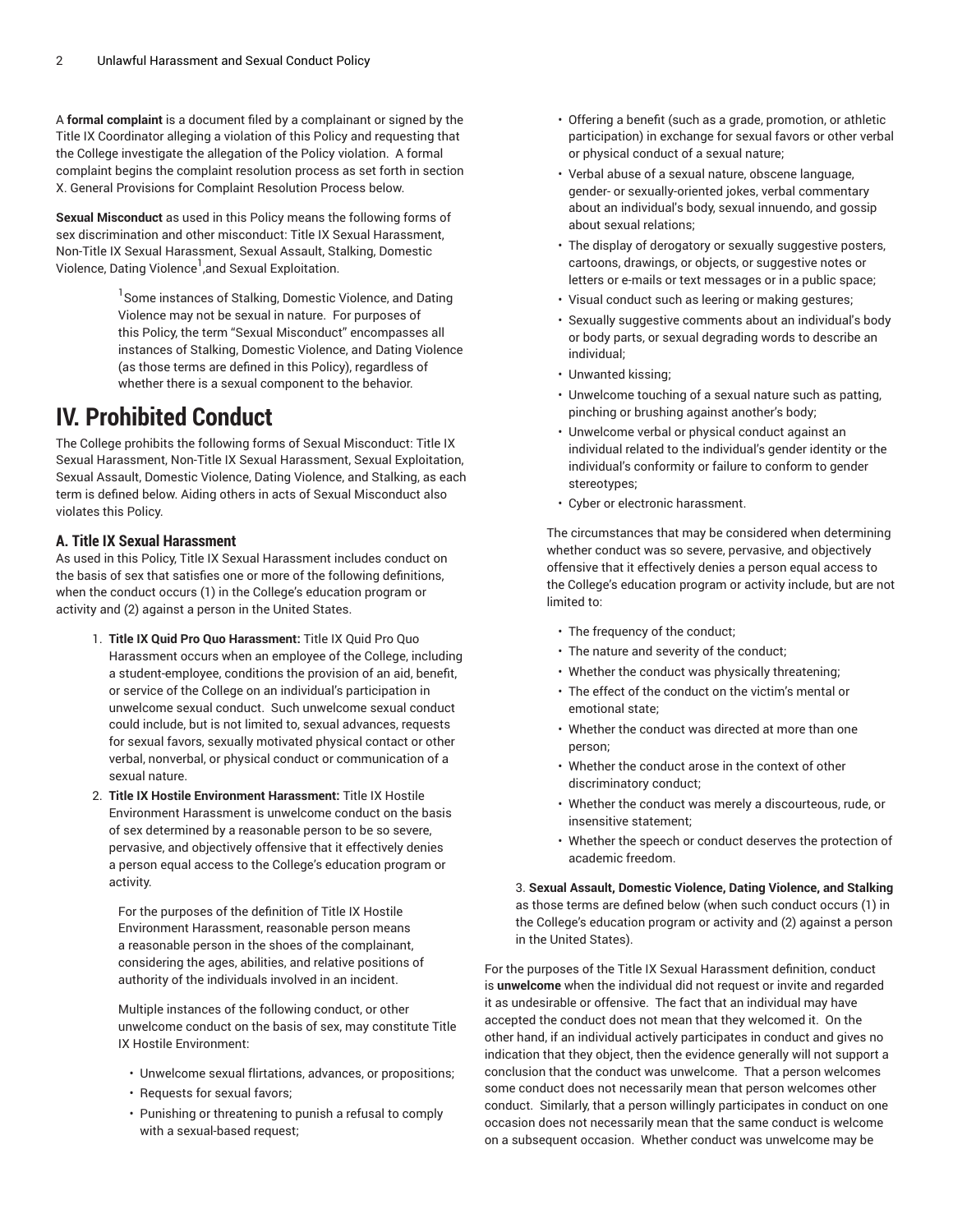determined based on the context and circumstances of the encounter or incident.

At a minimum, the College's **education program or activity** includes all of the operations of the College, including (1) locations on campus or otherwise owned or controlled by the College, such as residence halls and learning spaces, (2) locations, events, or circumstances over which the College exercised substantial control over both the respondent and the context in which the alleged Sexual Misconduct occurred, such as College-sponsored off-campus activities, and (3) any building owned or controlled by a student organization that is officially recognized by the College. Whether alleged conduct occurred in the College's education program or activity is a fact specific analysis.

## **B. Non-Title IX Sexual Harassment**

While Title IX requires that the alleged conduct meet a certain threshold before it is considered Title IX Sexual Harassment, the College also prohibits unwelcome conduct of a sexual nature or based on sex (1) that may not rise to the level of Title IX Sexual Harassment (as defined above), (2) that did not occur in the College's education program or activity, but may nevertheless cause or threaten to cause an unacceptable disruption at the College or interfere with an individual's right to a nondiscriminatory educational or work environment, or (3) that did not occur against a person in the United States.

As used in this Policy, Non-Title IX Sexual Harassment is unwelcome conduct of a sexual nature, including sexual advances, requests for sexual favors, sexually motivated physical contact or other verbal or physical conduct or communication of a sexual nature, when:

- submission to or rejection of such conduct, either explicitly or implicitly is a condition of employment or educational experience; or
- submission to or rejection of such conduct, either explicitly or implicitly is a basis for an employment, academic, or other educational decision; or
- such conduct has the purpose or effect of substantially and unreasonably interfering with an individual's employment or educational experience; or
- such conduct has the purpose or effect of creating an intimidating, hostile, or offensive employment or educational environment.

Examples of Non-Title IX Hostile Environment Harassment may include the same type of conduct listed above for Title IX Hostile Environment Harassment, when such conduct (1) does not rise to the level of being so severe, pervasive, and objectively offensive that it effectively denies a person equal access to the College's education program or activity; (2) does not occur in the College's education program or activity; or (3) does not occur against a person in the United States.

For the purposes of the Non-Title IX Sexual Harassment definition, conduct is unwelcome when the individual did not request or invite it and regarded the conduct as undesirable or offensive. The fact that an individual may have accepted the conduct does not mean that they welcomed it. On the other hand, if an individual actively participates in conduct and gives no indication that they object, then the evidence generally will not support a conclusion that the conduct was unwelcome. That a person welcomes some conduct does not necessarily mean that person welcomes other conduct. Similarly, that a person willingly participates in conduct on one occasion does not necessarily mean that the same conduct is welcome on a subsequent occasion. Whether conduct was unwelcome may be determined based on the context and circumstances of the encounter or incident.

Non-Title IX Sexual Harassment does not include conduct covered under the definition of Title IX Sexual Harassment.

## **C. Sexual Exploitation**

Sexual Exploitation occurs when a person takes sexual advantage of another person for the benefit of anyone other than that person without that person's consent.Examples of Sexual Exploitation may include, but are not limited to:

- Intentional and repeated invasion of sexual privacy (e.g., walking into the other person's room or private space);
- Prostituting another person;
- Taking of or distribution of photographs/images, video or audio recording, or electronically broadcasting (e.g., with a web cam) a sexual activity without consent;
- Intentional removal or attempted removal of clothing covering an individual intimate parts without consent;
- Ejaculating on another person without consent;
- Intentionally allowing others to view/hear a sexual encounter (such as letting individuals hide in the closet or watch consensual sex) without consent;
- Viewing or permitting someone else to view another's sexual activity or intimate body parts, in a place where that person would have a reasonable expectation of privacy, without consent;
- Engaging in voyeurism without consent;
- Exposing one's genitals or breasts in non-consensual circumstances;
- Inducing another to expose his or her genitals or breasts in nonconsensual circumstances;
- Knowingly transmitting a sexually transmitted disease or sexually transmitted infection to another person without his or her knowledge;
- Distributing or displaying pornography to another without that individual's consent.

Sexual Exploitation does not include conduct covered under the definition of Title IX Sexual Harassment.

#### **D. Sexual Assault**

While Title IX requires that the alleged conduct occurs in a College program or activity against a person in the United States, the College also prohibits Sexual Assault that did not occur in the College's education program or activity or against a person in the United States, but may nevertheless (1) have continuing adverse effects on campus, College property, or in a College program or activity, (2) substantially and unreasonably interfere with a community member's employment, education or environment on campus, College property, or in a College program or activity, or (3) create a hostile environment for community members on campus, College property, or in a College program or activity.

Sexual Assault is any actual or attempted sexual contact, including contact with any object, with another person without that person's consent.As used in this Policy, sexual contact includes intentional contact by the accused with the victim's intimate parts (genital area, groin, inner thigh, buttocks, or breasts), whether clothed or unclothed; touching another with any of these body parts, whether clothed or unclothed; coerced touching by the victim of another's genital area, groin, inner thigh, buttocks, or breasts, whether clothed or unclothed; or forcing another to touch oneself with or on any of these body parts.Sexual Assault includes but is not limited to an offense that meets any of the following definitions: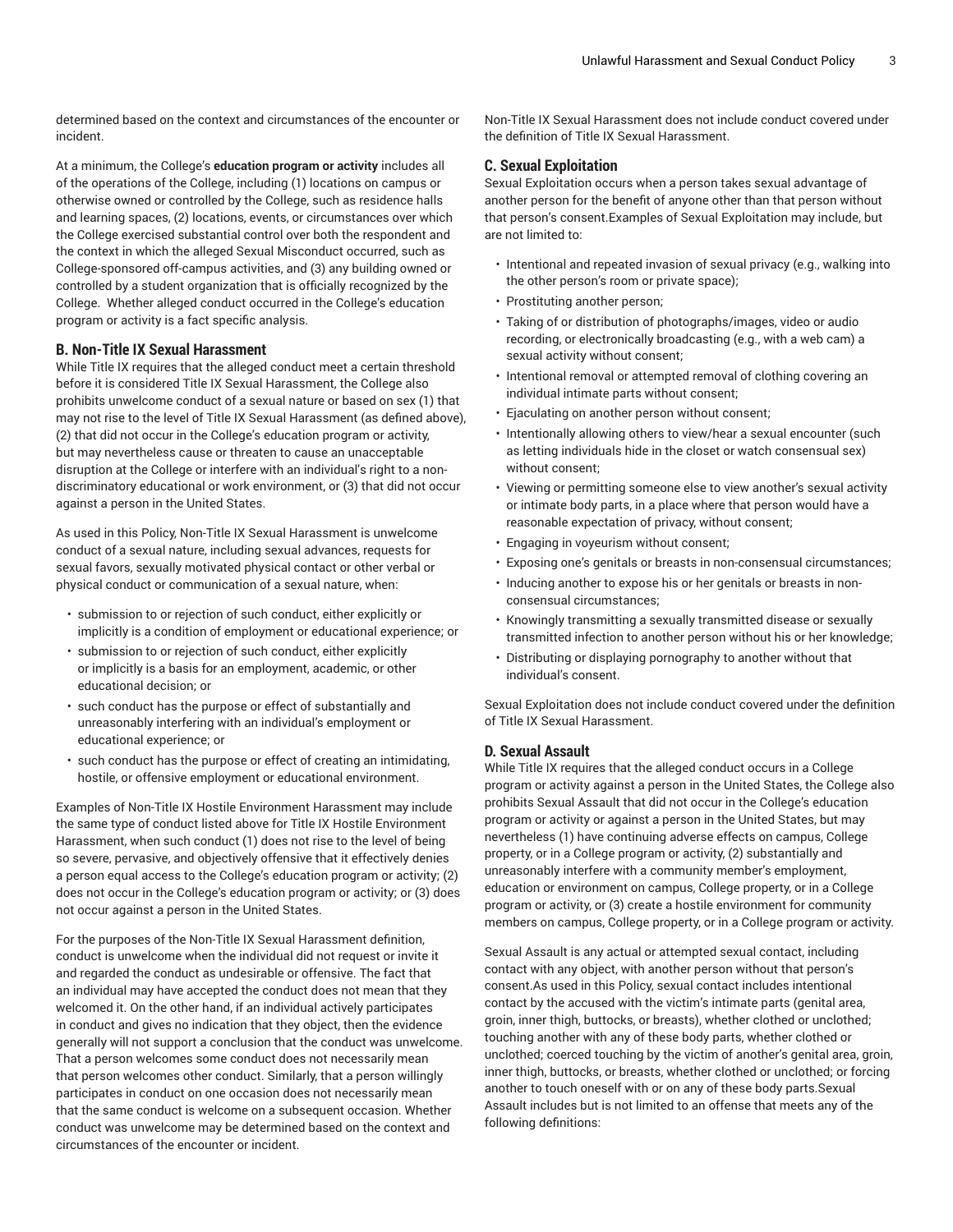- Rape: the penetration, no matter how slight, of the vagina or anus with any body part or object, oral penetration by a sex organ of another person, or oral contact with the sex organ of another person, without the consent of the victim.
- Fondling: the touching of the intimate parts (genital area, groin, inner thigh, buttocks, or breast) of another person for the purpose of sexual gratification, without the consent of the victim.
- Incest: sexual intercourse between persons who are related to each other within the degrees wherein marriage is prohibited by law.
- Statutory rape: sexual intercourse with a person who is under the statutory age of consent; in Minnesota, the age of consent is 16.

Sexual Assault also is prohibited by Minnesota law. See Minnesota Statutes Section 609.341 et seq. or the State Law Definitions section below for applicable criminal law definitions of criminal sexual conduct.

**Consent** is words or overt actions by a person clearly communicating a freely given present agreement to perform a particular sexual act. Words or overt actions clearly communicate consent when a reasonable person in the circumstances would believe those words or actions indicate a willingness to participate in a mutually agreed-upon sexual activity. Although consent does not need to be verbal, verbal communication is the most reliable form of asking for and obtaining consent. It is the responsibility of the person initiating the specific sexual activity to obtain consent for that activity.

In cases of alleged Sexual Assault or other Sexual Misconduct, Dunwoody applies the legal definition of consent as well as the principles listed below in determining whether an actor consented to a particular act:

• The use or threatened use of force or other forms of coercion take away a person's ability to give consent to sexual contact.

**Coercion** is conduct or intimidation that would compel an individual to do something against their will by: (1) the use of physical force, (2) threats of severely damaging consequences, or (3) pressure that would reasonably place an individual in fear of severely damaging consequences. Coercion is more than an effort to persuade or attract another person to engage in sexual activity. Coercive behavior differs from seductive behavior based on the degree and type of pressure someone uses to obtain consent from another.

- Consent is not present simply because a party was silent or failed to resist a particular sexual act. Consent is active, not passive. Silence or the absence of resistance or saying "no," in and of themselves, cannot be interpreted as consent.
- An individual known to be—or who should be known to be —**incapacitated**, as defined by this Policy, cannot consent to sexual activity initiated by another individual. This is true regardless of whether the person voluntarily or involuntarily consumed the drugs or alcohol.

**Incapacitation** means the physical and/or mental inability to understand the fact, nature, or extent of the sexual situation. Incapacitation may result from mental or physical disability, sleep, unconsciousness, involuntary physical restraint, or from the influence of drugs or alcohol. With respect to incapacitation due to the influence of drugs or alcohol,

incapacitation requires more than being under the influence of drugs or alcohol; a person is not incapacitated just because they have been drinking or using drugs. Where drugs and/or alcohol are involved, incapacitation is determined based on the facts and circumstances of the particular situation looking at whether the individual was able to

understand the fact, nature, or extent of the sexual situation, whether the individual was able to communicate decisions regarding consent, non-consent, or the withdrawal of consent, and whether such condition was known or reasonably known to the respondent or a reasonable sober person in respondent's position. Use of drugs or alcohol by the accused is not a defense against allegations of Sexual Misconduct.

- Consent to one sexual act does not, by itself, constitute consent to another. Consent has to be specific to the act.
- Consent to engage in sexual activity with one person does not imply consent to engage in sexual activity with another.
- An existing sexual, romantic, or martial relationship does not, by itself, constitute consent.
- Previous relationships or previous consent do not, by themselves, constitute consent to future sexual acts. In cases of prior relationships, the manner and nature of prior communications between the parties and the context of the relationship may be factors in determining whether there was consent.
- Whether an individual actively and willingly participates in conduct may be a factor in determining whether there was consent.
- Consent can be withdrawn at any time. When consent is withdrawn, the sexual activity for which consent was initially provided must stop.
- A person who is not of legal age (16 in Minnesota) cannot consent to sexual activity.

# **E. Dating Violence**

While Title IX requires that the alleged conduct occurs in a College program or activity against a person in the United States, the College also prohibits Dating Violence that did not occur in the College's education program or activity or against a person in the United States, but may nevertheless (1) have continuing adverse effects on campus, College property, or in a College program or activity, (2) substantially and unreasonably interfere with a community member's employment, education or environment on campus, College property, or in a College program or activity, or (3) create a hostile environment for community members on campus, College property, or in a College program or activity.

Dating Violence is violence committed by a person who is or has been in a social relationship of a romantic or intimate nature with the victim.The existence of such a relationship shall be determined with consideration of the following factors: (i) the length of the relationship; (ii) the type of relationship; and (iii) the frequency of interaction between the persons involved in the relationship. Dating Violence includes, but is not limited to, sexual or physical abuse, such as physical harm, bodily injury, or criminal assault, or the threat of such abuse. Dating Violence does not include acts covered under the definition of Domestic Violence.

Dating Violence also is prohibited by Minnesota law.Minnesota law prohibiting domestic abuse includes physical harm, bodily injury, or assault committed between persons involved in a significant romantic or sexual relationship.See Minnesota Statutes Section 518B.01; 609.2242 or the State Law Definitions section below for applicable criminal law definitions of Dating Violence.

### **F. Domestic Violence**

While Title IX requires that the alleged conduct occurs in a College program or activity against a person in the United States, the College also prohibits Domestic Violence that did not occur in the College's education program or activity or against a person in the United States, but may nevertheless (1) have continuing adverse effects on campus, College property, or in a College program or activity, (2) substantially and unreasonably interfere with a community member's employment,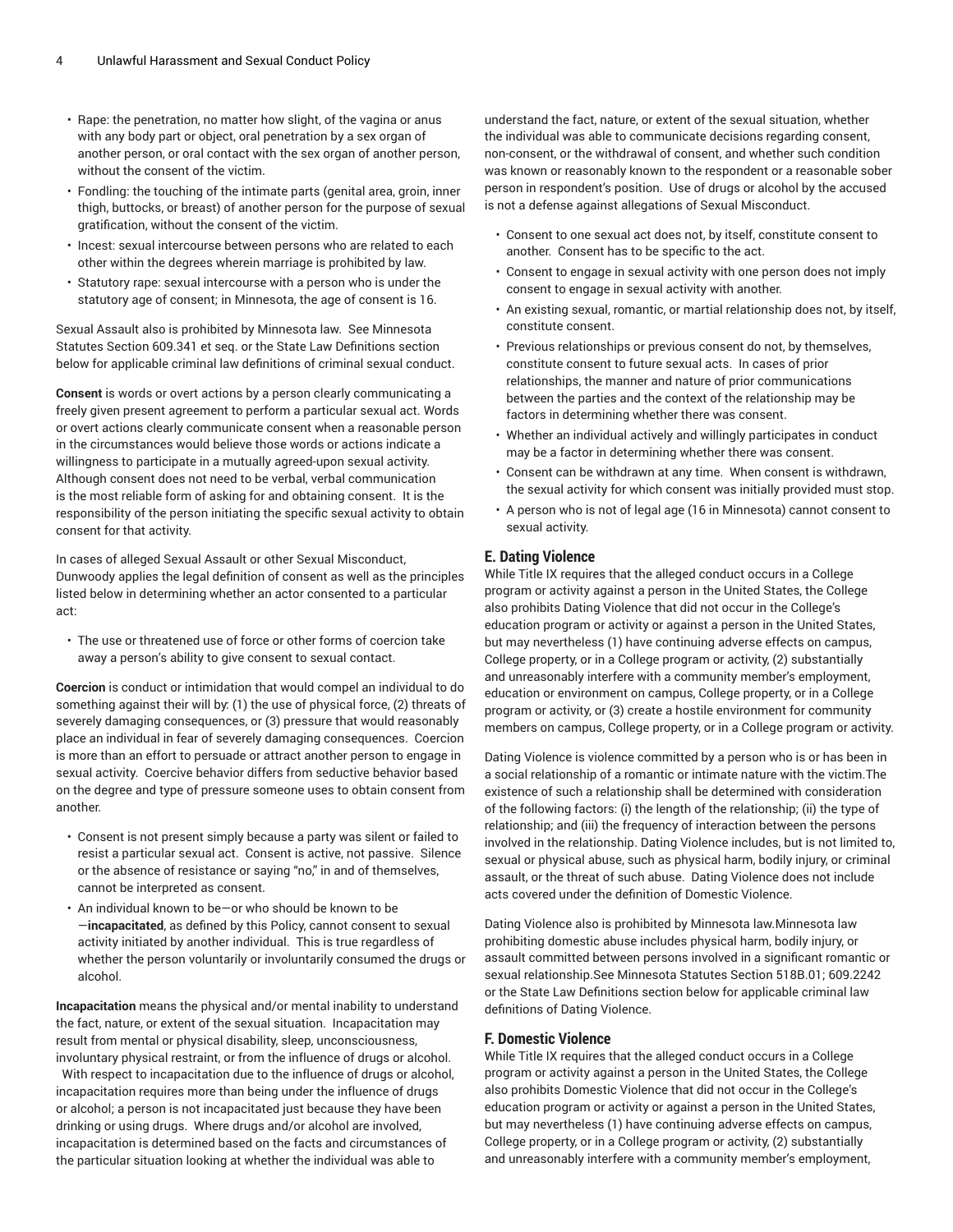education or environment on campus, College property, or in a College program or activity, or (3) create a hostile environment for community members on campus, College property, or in a College program or activity.

Domestic Violence is a felony or misdemeanor crime of violence committed by:

- A current or former spouse or intimate partner of the victim.
- A person with whom the victim shares a child in common.
- A person who is a current or former cohabitant of the victim as a spouse or intimate partner.
- A person similarly situated to a spouse of the victim under Minnesota's domestic or family violence law.
- Any other person against an adult or youth victim who is protected from that person's acts under applicable domestic or family violence laws of Minnesota (or, if the crime occurred outside of Minnesota, the jurisdiction in which the crime of violence occurred). In addition to the relationships described above, Minnesota law defines Domestic Violence to include violence committed between parents and children, blood relatives, persons who are presently residing together or who have resided together in the past, persons who have a child together, persons involved in a significant romantic or sexual relationship, and a man and woman, if the woman is pregnant and the man is alleged to be the father.

Domestic Violence also is prohibited by Minnesota law. See Minnesota Statutes Section 518B.01; 609.2242 or the State Law Definitions section below for applicable criminal law definitions relating to Domestic Violence. While not exhaustive, the following are examples of conduct that can constitute Domestic Violence: (1) physical harm, bodily injury or assault; (2) the infliction of fear of imminent physical harm, bodily injury, or assault; or (3) terroristic threats, criminal sexual conduct, or interference with an emergency call.

#### **G. Stalking**

While Title IX requires that the alleged conduct occurs in a College program or activity against a person in the United States, the College also prohibits Stalking that did not occur in the College's education program or activity or against a person in the United States, but may nevertheless (1) have continuing adverse effects on campus, College property, or in a College program or activity, (2) substantially and unreasonably interfere with a community member's employment, education or environment on campus, College property, or in a College program or activity, or (3) create a hostile environment for community members on campus, College property, or in a College program or activity.

Stalking is engaging in a course of conduct directed at a specific person that would cause a reasonable person to fear for her, his or other people's safety, or to suffer substantial emotional distress.

- **Course of conduct** means two or more acts, including, but not limited to, acts in which the stalker directly, indirectly, or through others (by any action, method, device, or means), follows, monitors, observes, surveils, threatens, or communicates to or about a person or interferes with a person's property.
- **Reasonable person** means a reasonable person in the victim's circumstances.
- **Substantial emotional distress** means significant mental suffering or anguish that may, but does not necessarily, require medical or professional treatment or counseling.

• Repeated, unwanted and intrusive communications by phone, mail, text message, and/or email or other electronic communications, including social media;

- Repeatedly leaving or sending the victim unwanted items, presents, or flowers;
- Following or lying in wait for the victim at places such as home, school, work, or recreational facilities;
- Making direct or indirect threats to harm the victim, or the victim's children, relatives, friends, or pets;
- Damaging or threatening to damage the victim's property;
- Repeatedly posting information or spreading rumors about the victim on the internet, in a public place, or by word of mouth, that would cause a person to feel threatened or intimidated;
- Unreasonably obtaining personal information about the victim.

Stalking is also prohibited by Minnesota law.See Minnesota Statutes Section 609.749 or the State Law Definitions section below for applicable definitions of criminal Stalking.

#### **H. Retaliation and Interference with Process**

Retaliation and Interference with Process is any act of intimidation, threat, coercion, or discrimination or any other adverse action or threat thereof against any individual for the purpose of interfering with any right or privilege secured by Title IX, its regulations, or this Policy or because the individual has made a report or complaint, testified, assisted, or participated or refused to participate in any manner in an investigation, proceeding, or hearing under this Policy. Encouraging or assisting others to engage in retaliation or to interfere with the process are also considered Retaliation/Interference with Process and violate this Policy.

While the College does not prohibit the parties from discussing the allegations in a formal complaint, acts that could constitute Retaliation and Interference with Process may include, but are not limited to: acts or comments that are intended to discourage a person from engaging in activity protected under this Policy or that would discourage a reasonable person from engaging in activity protected under this Policy; acts or comments that are intended to influence whether someone participates in the complaint resolution process, including the live hearing; acts or comments intended to embarrass the individual; adverse changes in employment status or opportunities; adverse academic action; and adverse changes to academic, educational, and extracurricular opportunities. Retaliation and Interference with Process may be in person, through social media, email, text, and other forms of communication, representatives, or any other person. Retaliation and Interference with Process may be present against a person even when the person's allegations of Sexual Misconduct are unsubstantiated.

The College is committed to protecting the rights of the complainant, the respondent, and anyone else involved in the complaint resolution process. Any conduct constituting Retaliation or Interference with Process is a violation of this Policy, which is subject to disciplinary action up to and including termination of employment or expulsion. Concerned individuals should report acts of retaliation to the Title IX Coordinator. For more information, see section XII. Complaints of Related Misconduct below.

# **V. Responsibilities of Title IX Coordinator and Title IX Team**

Dunwoody's Title IX Coordinator is:

Kelli Sattler, Ed.D.

Stalking behavior may include, but is not limited to: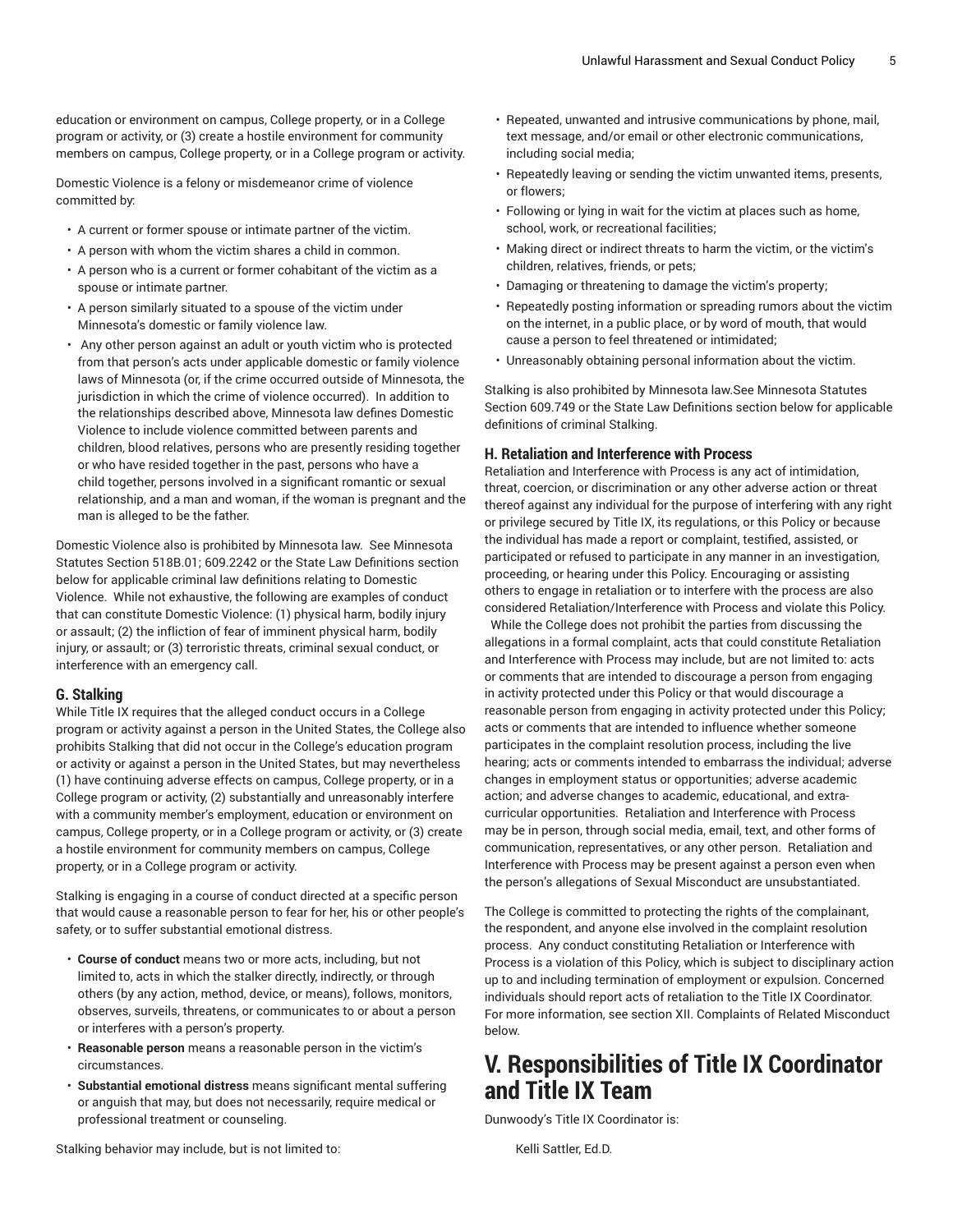Title IX Coordinator Dean of Students 612-381-3437 Office: Pinska Center [ksattler@dunwoody.edu](mailto:cpogliano@dunwoody.edu) [\(cpogliano@dunwoody.edu\)](cpogliano@dunwoody.edu)

The Title IX Coordinator is the designated representative of the College with primary responsibility for coordinating Dunwoody's Title IX compliance efforts, including Dunwoody's efforts to end Sexual Misconduct, prevent its recurrence, and address its effects. The Title IX Coordinator oversees and monitors Dunwoody's overall compliance with Title IX-related policies and developments; the implementation and oversight of complaint resolution processes, including investigation and adjudication of formal complaints of Sexual Misconduct; the provision of educational materials and training for the campus community; and monitoring all other aspects of the College's Title IX compliance.These responsibilities include, but are not limited to:

- Ensuring Dunwoody policies and procedures and relevant state and federal laws are followed;
- Informing any individual, including a complainant, a respondent or another individual, about the procedural options and processes used by Dunwoody and about resources available at Dunwoody and in the community;
- Training and assisting Dunwoody employees regarding how to respond appropriately to a report of sex discrimination or Sexual Misconduct;
- Monitoring full compliance with all procedural requirements and time frames outlined in this Policy;
- Evaluating allegations of bias or conflict of interest relating to this Policy;
- Determining whether grounds for appeal under this Policy have been stated;
- Ensuring that appropriate training, prevention and education efforts, and periodic reviews of the College's climate and culture take place;
- Coordinating Dunwoody's efforts to identify and address any patterns or systemic problems revealed by reports and formal complaints;
- Recordkeeping of all incidents reported to the Title IX Coordinator;
- Complying with written notice requirements of the Violence Against Women Act; and
- Assisting in answering any other questions related to this Policy.

Dunwoody's Title IX Team includes: Kelli Sattler, Ed.D., Dean of Students, and Patricia Edman, Vice President of Human Resources. These team members have a shared responsibility for consulting with and supporting the Title IX Coordinator. Members of the team may also be called upon to investigate or adjudicate formal complaints of Sexual Misconduct, review appeals, and/or facilitate informal/voluntary resolutions to formal complaints.

The Title IX Coordinator may appoint a designee to fulfill the functions of the Coordinator under this Policy. When this Policy refers to actions of the Title IX Coordinator, these actions may be fulfilled by the Title IX Coordinator or the Title IX Coordinator's designee.

# **VI. Confidentiality**

Dunwoody encourages individuals who have experienced Sexual Misconduct to talk to someone about what happened. Privacy and confidentiality have distinct meanings under this Policy. Different people on campus have different legal reporting responsibilities, and different

abilities to maintain privacy or confidentiality, depending on their roles at Dunwoody.

In making a decision about whom to contact for support and information, it is important to understand that most Dunwoody employees are not confidential resources, and are therefore obligated to report to Dunwoody any information they receive about Sexual Misconduct. Persons who have experienced Sexual Misconduct are encouraged to consider the following information in choosing whom to contact for information and support.

## **A. Confidential Resources**

Dunwoody recognizes that some individuals may wish to keep their concerns confidential. Confidential communications are those communications which cannot be disclosed to another person, without the reporter's consent, except under very limited circumstances such as allegations involving the physical or sexual abuse of a child (under the age of 18) or vulnerable adult or an imminent threat to the life of any person. Individuals who desire the details of Sexual Misconduct to be kept confidential should speak with a medical professional, professional counselor, minister or other pastoral counselor, or trained victims' advocate. These resources can be found in the Resource section of this Policy.

A person who speaks to a confidential resource should understand that if the person does not report the concern to Dunwoody, Dunwoody will be unable to provide certain supportive/interim measures that would require involvement from Dunwoody (such as issuing a no-contact order), conduct an investigation into the particular incident, or pursue disciplinary action. Individuals who first speak with a confidential resource may later decide to file a formal complaint with Dunwoody or report the incident to local law enforcement.

# **B. Non-Confidential Communications**

Non-confidential communications are those communications with any Dunwoody employee who is not a confidential resource. Only confidential resources can promise confidentiality. All other Dunwoody employees who become aware of incidents or allegations of Sexual Misconduct have a responsibility to report the matter to the Title IX Coordinator. College employees who are not confidential resources will strive to remind an individual of their reporting obligations before the individual has disclosed a situation that requires reporting to the Title IX Coordinator. If the employee is uncertain whether the information should be reported to the Title IX Coordinator, the employee should seek guidance from the Title IX Coordinator before providing the Title IX Coordinator with any identifiable information regarding the report. Failure of a Dunwoody employee who is not a confidential resource to report allegations of Sexual Misconduct to the Title IX Coordinator may result in disciplinary action.

Although most College employees cannot promise confidentiality, the College is committed to protecting the privacy of individuals involved in a report of Sexual Misconduct. Allegations of Policy violations will be considered private and will only be shared with other Dunwoody employees on a need to know basis, as permitted by law, even if the individuals involved do not specifically request confidentiality. The College will keep confidential the identity of any individual who has made a report or filed a formal complaint alleging a violation of this Policy, as well as any complainant, respondent, and witness, except as permitted by law or to carry out the complaint resolution process pursuant to this Policy. Allegations of Sexual Misconduct will not be shared with law enforcement without the consent of the individual who has alleged the Sexual Misconduct, unless the allegations relate to physical abuse,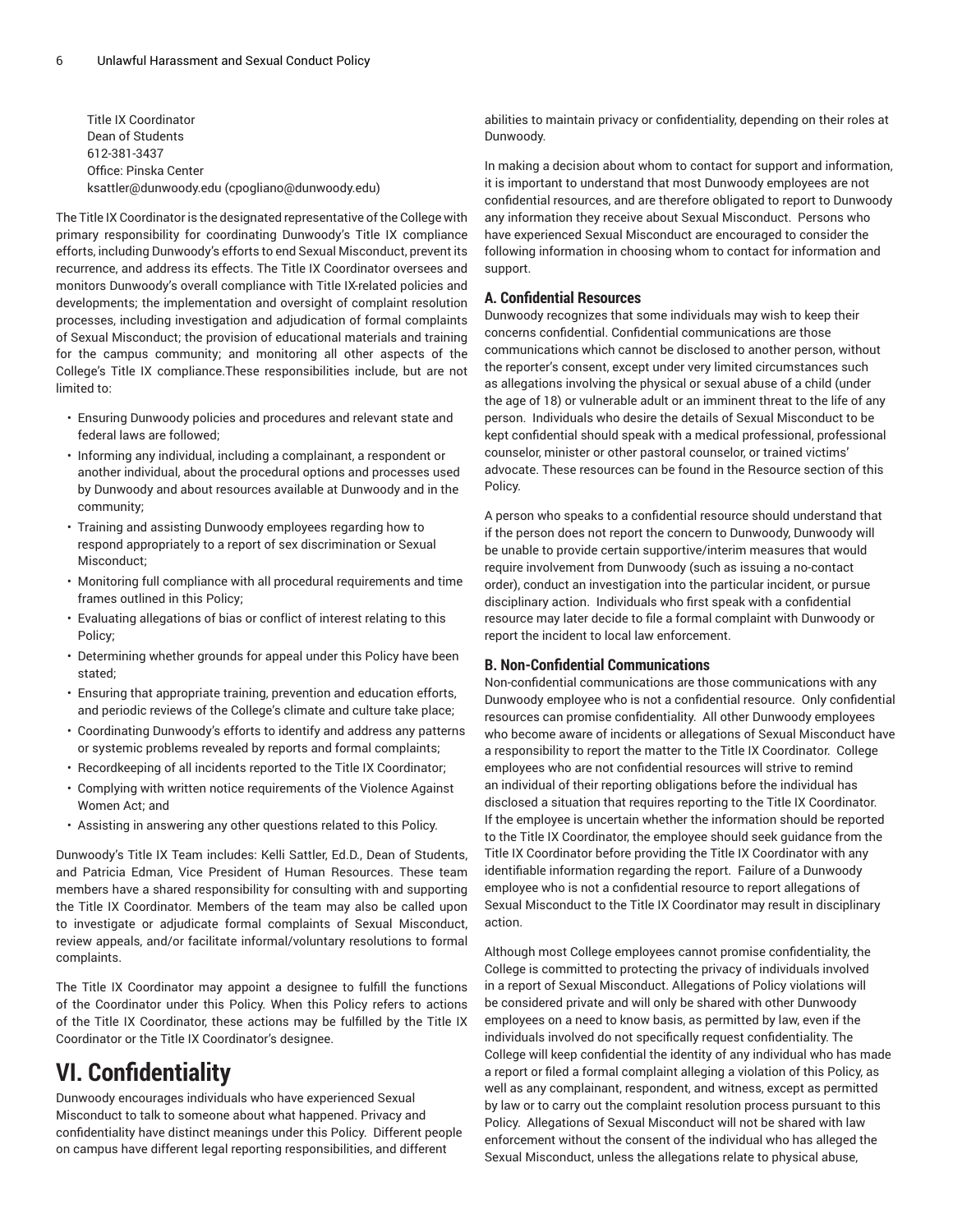sexual abuse, or neglect of a child under the age of 18 (see section IX(C) Mandatory Reporting Concerning Minors below for more information) or unless Dunwoody is compelled to do so pursuant to a subpoena or court order.

In addition, although the College will strive to protect the privacy of all individuals involved to the extent possible consistent with the College's legal obligations, the College may be required to share information with individuals or organizations outside the College under reporting or other obligations under federal and state law, such as reporting of Clery Act crime statistics and mandatory reporting of child abuse and neglect. In addition, if there is a criminal investigation or civil lawsuit related to the alleged misconduct, the College may be subject to a subpoena or court order requiring the College to disclose information to law enforcement and/or the parties to a lawsuit. In these cases, personally identifying information will not be reported to the extent allowed by law and, if reported, affected students will be notified consistent with the College's responsibilities under FERPA, as allowed by law.

## **C. Requests for Confidentiality or Non-Action**

When Dunwoody receives a report of Sexual Misconduct, it has a legal obligation to respond in a timely and appropriate manner. Making a report to Dunwoody does not require an individual to begin or participate in a complaint resolution process or to report to local law enforcement. However, based on the information gathered, Dunwoody may determine that it has a responsibility to move forward with the complaint resolution process (even without the participation of the complainant). In a situation in which the complainant requests that their name or other identifiable information not be shared with the respondent, or that no action be taken against the respondent, Dunwoody will evaluate the request considering the following factors: the seriousness of the alleged misconduct, the respective ages and roles of the complainant and respondent, whether there have been other Sexual Misconduct complaints about the same respondent, whether the respondent has a history of arrests or records from a prior school indicating a history of Sexual Misconduct, whether the respondent threatened further Sexual Misconduct or other violence against the complainant or others, or whether the Sexual Misconduct was committed by multiple respondents, whether the Sexual Misconduct was perpetrated with a weapon, whether Dunwoody possesses other means to obtain relevant evidence of the Sexual Misconduct (e.g., security footage, eyewitness, physical evidence), whether the report reveals a pattern of perpetration (e.g., via illicit use of drugs or alcohol) at a given location or by a particular group, and the extent of any threat to the Dunwoody community.

Dunwoody will take all reasonable steps to investigate and respond to the complaint consistent with the request for confidentiality or request not to pursue an investigation made by the complainant, however, the scope of the response by Dunwoody may be impacted or limited based on the nature of the complainant's request. The College will likely be unable to conduct an investigation into the particular incident or to pursue disciplinary action against the respondent and also maintain confidentiality. Action while honoring the complainant's request could include steps to limit the effects of the alleged Sexual Misconduct and prevent its recurrence that do not involve an investigation or disciplinary action against the respondent or reveal the identity of complainant.

The College will strive to accommodate the complainant's requests for confidentiality or non-action in most cases, to the extent possible consistent with the College's legal obligations. There may be times when, in order to provide a safe, non-discriminatory environment for all students and employees, the College may not be able to honor a complainant's request for confidentiality or non-action. The presence of one or more of the factors above could lead Dunwoody to move forward with a complaint resolution process (even without the participation of the complainant). In this instance, the Title IX Coordinator will inform the complainant and may, at the complainant's request, communicate to the respondent that the complainant asked Dunwoody not to investigate and that Dunwoody determined it needed to do so. A complainant can choose not to participate in any complaint resolution process.

In instances where the College moves forward with a complaint resolution process without the participation of the complainant, the complainant will have the same rights as provided to a complainant under this Policy even if the complainant did not sign the formal complaint.

#### **Clery Act Reporting and Timely Warning**

Pursuant to the Clery Act, Dunwoody includes statistics about certain offenses in its annual security report and provides those statistics to the United States Department of Education and Minnesota Office of Higher Education in a manner that does not include any personally identifying information about individuals involved in an incident. In addition, the Clery Act requires Dunwoody to issue a crime alert (timely warning) to the campus community about certain reported offenses which may represent a serious or continuing threat to students and employees. The timely warning may include that an incident has been reported, general information surrounding the incident, and how incidents of a similar nature might be prevented in the future. The timely warning will not include any identifying information about the complainant. In addition, publicly available recordkeeping, including Clery Act reporting and disclosures such as the annual security report and daily crime log, will not include names or other information that may personally identify either party, to the extent permitted by law. To ensure that a complainant's and respondent's personally identifying information will not be included in publicly available recordkeeping, the Title IX Coordinator describes the alleged incidents by removing the complainant's and respondent's names and any other identifiers that would enable the public to identify either party in the context of the incident report.

All Dunwoody complaint resolution processes are conducted in compliance with the requirements of FERPA, the Clery Act, Title IX, and state and federal law. No information shall be released from such processes except as required or permitted by law and Dunwoody Policy.

Minnesota law requires institutions to collect statistics, without inclusion of any personally identifying information, regarding the number of reports of Sexual Assault received by an institution and the number of types of resolutions. See Minnesota Statute Section 135A.15. Data collected for purposes of submitting annual reports containing those statistics to the Minnesota Office of Higher Education under Minn. Stat. 135A.15 shall only be disclosed to the complainant, persons whose work assignments reasonably require access, and, at the complainant's request, police conducting a criminal investigation. Nothing in this paragraph is intended to conflict with or limits the authority of Dunwoody to comply with other applicable state or federal laws.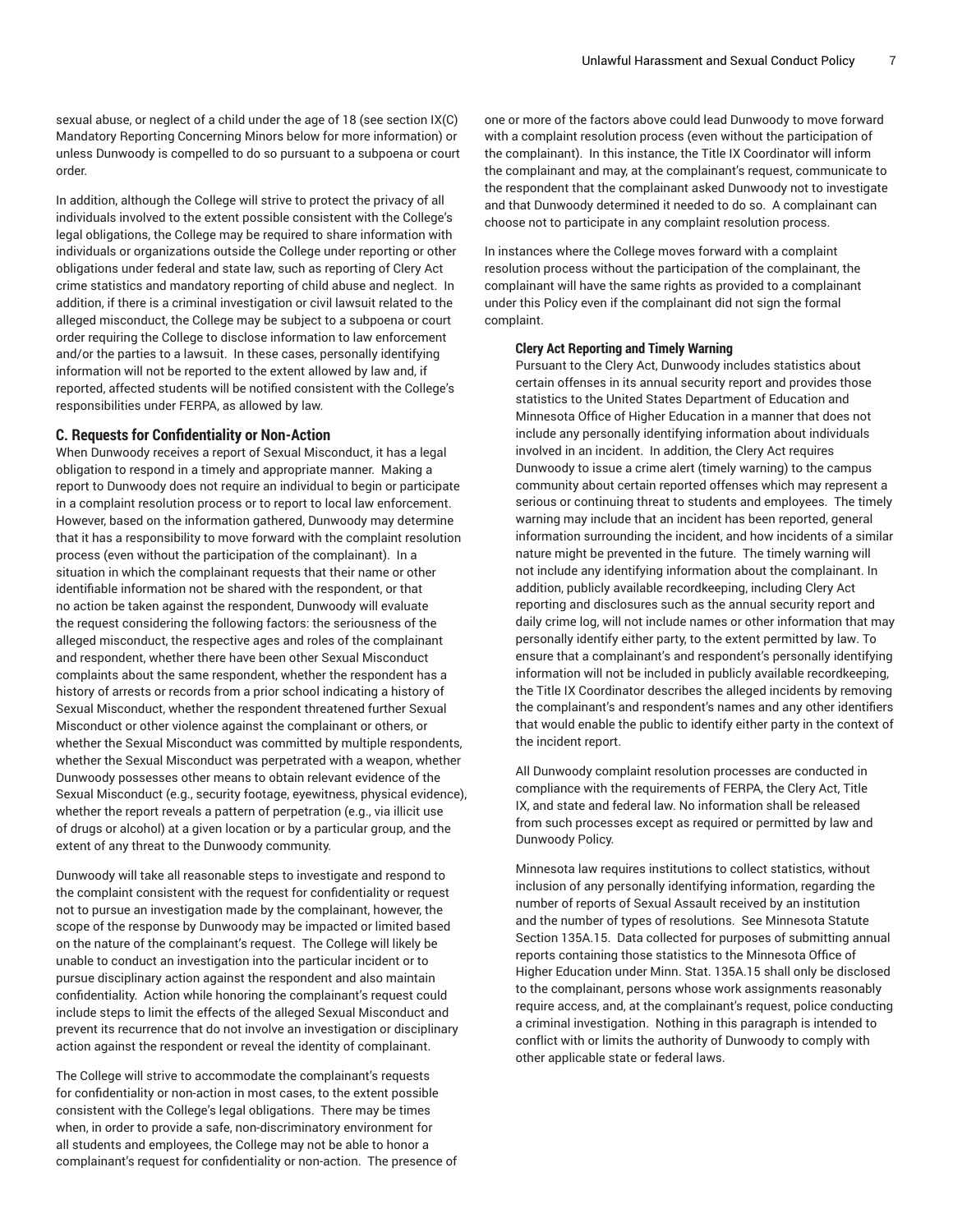# **VII. Immediate and Ongoing Assistance Following an Incident of Sexual Misconduct**

Dunwoody will support any person adversely impacted by Sexual Misconduct. Both Dunwoody and the Minneapolis community provide a variety of resources to assist and support individuals who have experienced Sexual Misconduct or are affected by allegations of Sexual Misconduct. These resources, both immediate and ongoing, are available to all persons irrespective of their decision to report to the College or to law enforcement.

Support services that may be available include, but are not limited to, connecting the individual with appropriate, fair and respectful on-campus and off-campus counseling, health, mental health, victim advocacy, legal assistance, visa and immigration assistance, student financial aid, and support services; making changes to academic, living, transportation, and/or working arrangements; assistance in filing a criminal complaint; and providing information about restraining orders and other available protections and services. Additional information about ongoing assistance is in the section X(G) Supportive/Interim Measures below. To receive information about obtaining support services, individuals should contact the Title IX Coordinator or a confidential resource.

Dunwoody will provide written notification to affected individuals about existing counseling, health, mental health, victim advocacy, legal assistance, visa and immigration assistance, student financial aid, and other services available for victims, both within the College and in the community.

A complete description of Dunwoody and community resources, both confidential and non-confidential, and additional information regarding what to do if you experience Sexual Misconduct is provided in the section XIV Resources at the end of this Policy and on the College's website. Individuals who believe they have been subjected to any form of Sexual Misconduct are encouraged to seek support from these resources.

# **VIII. Reporting Sexual Misconduct**

# **A. Reporting to the College**

The College encourages anyone who has experienced or knows of Sexual Misconduct to report the incident to the College. An individual may report Sexual Misconduct to the College by contacting the following:

Kelli Sattler, Ed.D. Title IX Coordinator Dean of Students 612-381-3437 Office: Pinska Center [ksattler@dunwoody.edu](mailto:cpogliano@dunwoody.edu) [\(cpogliano@dunwoody.edu\)](cpogliano@dunwoody.edu)

Employees: Vice President of Human Resources, Patricia Edman (612) 381-3308, Office: Blue 54, [pedman@dunwoody.edu](http://gpia2/InterAction/relationship-overview-person/?contactId=8590207502&IAContactId=8590280173&folderId=&hasFolderId=false&folderClass=&findContactName=&soundsLike=&hasProjectId=false&proxyAccount=) ([http://gpia2/InterAction/relationship-overview-person/?](http://gpia2/InterAction/relationship-overview-person/?contactId=8590207502&IAContactId=8590280173&folderId=&hasFolderId=false&folderClass=&findContactName=&soundsLike=&hasProjectId=false&proxyAccount=)

Reports can be made by telephone, via email, via mail, or in person. Reports may be made at any time, including non-business hours by phone, email, mail, or the College's website.

Reports to the College should include as much information as possible, including the names of the complainant, the respondent, and any other

involved individuals, and the date, time, place, and circumstances of the incident, to enable the College to respond appropriately.

When the College receives a report of Sexual Misconduct, the Title IX Coordinator will promptly contact the complainant to discuss the availability of supportive measures with or without the filing of a formal complaint and to explain the process of filing a formal complaint. When a student or employee reports to the College that they have been a victim of Sexual Misconduct, whether the offense occurred on or off campus, the College will provide the student or employee with a written explanation of the student's or employee's rights and options and procedures victims should follow.

The individuals listed above—the Title IX Coordinator, Dean of Students, and Vice President of Human Resources—along with the President and the Provost are considered officials with authority to institute corrective measures on behalf of the College.

# **B. Employee Reporting Obligations**

In order to enable Dunwoody to respond effectively and to prevent future instances of Sexual Misconduct, all Dunwoody employees who are not confidential resources, who obtain or receive information regarding a possible violation of this Policy must report that information to the Title IX Coordinator. Student employees who receive such information in the course of their work position or duties also must report the information to the Title IX Coordinator. Such report should be made as soon as possible and should include all relevant details needed to assess the situation.

 This includes, to the extent known, the names of the complainant, respondent, and other individuals involved in the incident, as well as relevant facts, including the date, time, and location.

Employees who receive such reports should not attempt to "investigate" the allegation or require the reporting individual to provide all of the details surrounding the alleged Sexual Misconduct. To the extent the reporting individual provides detail, that information should be provided to the Title IX Coordinator. Upon receiving a report of alleged or possible Sexual Misconduct, the Title IX Coordinator will evaluate the information received and determine what further actions should be taken consistent with the complaint resolution process and this Policy.

College employees who are not confidential resources and receive a report of Sexual Misconduct should bring the report directly to the Title IX Coordinator and should not share information about the report with any other individual. If the employee is uncertain whether the information should be reported to the Title IX Coordinator, the employee should seek guidance from the Title IX Coordinator before providing the Title IX Coordinator with any identifiable information regarding the report. Failure of a College employee who is not a confidential resource to report allegations of Sexual Misconduct to the Title IX Coordinator may result in disciplinary action.

# **C. Mandatory Reporting Concerning Minors**

connection with any Dunwoody event, program, or activity must report it) . و connection with any Dunwoody event, program, or activity must report it<br>contactId=8590207502&IAContactId=8590280173&folderId=&hasFolderId=false& Any Dunwoody employee who becomes aware of the abuse (physical or sexual) or neglect of a child under the age of 18 on campus or in immediately to Campus Security and the Title IX Coordinator. In addition, as a mandatory reporter under Minnesota law, such individual must also immediately report the abuse or neglect to the local welfare agency, agency responsible for assessing or investigating the report, police department, or county sheriff.

# **D. Anonymous Reports**

The College will accept anonymous reports of Sexual Misconduct. Reports may be filed anonymously using the College's anonymous online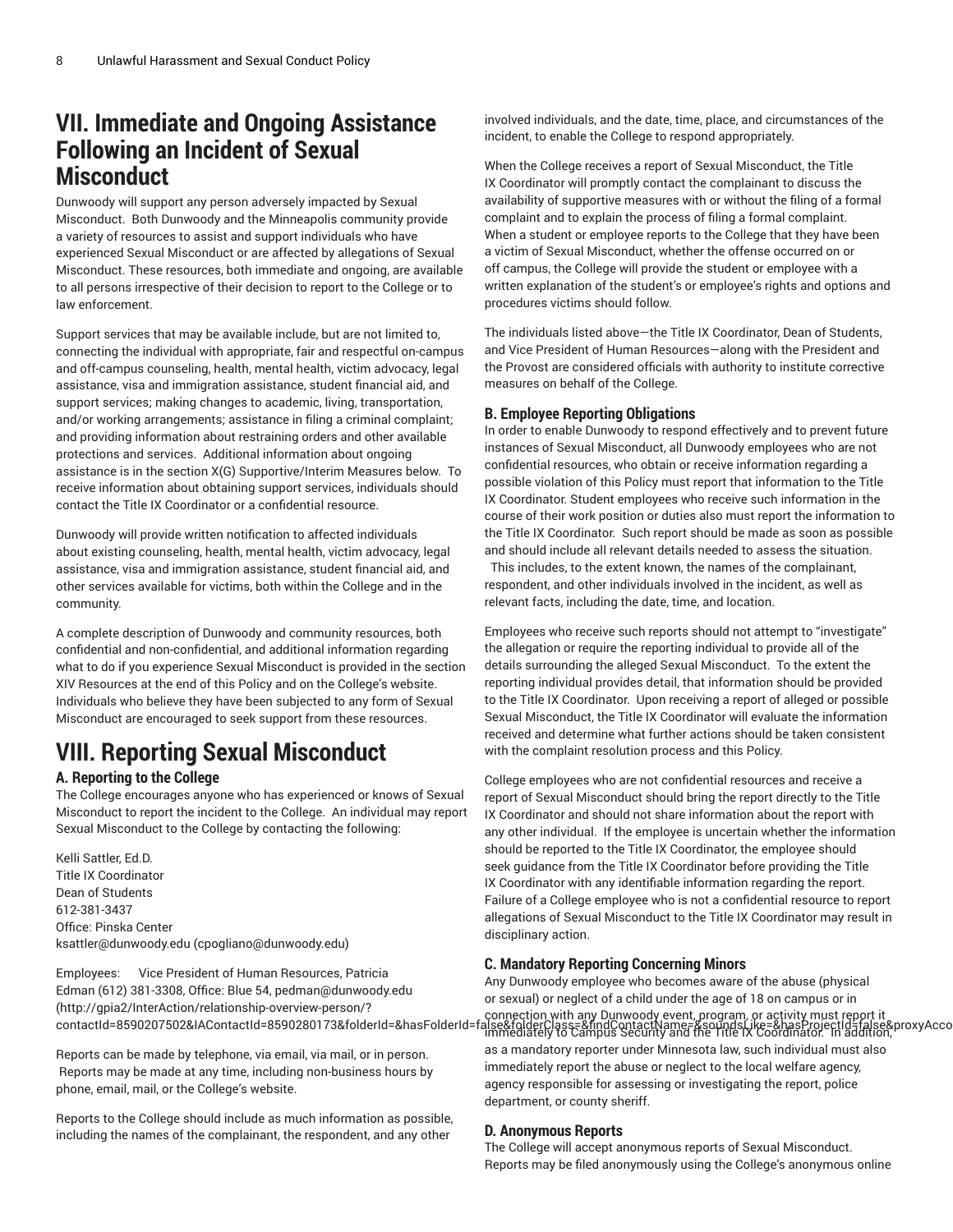reporting form - [https://dunwoody.edu/campus-life/public-safety/title](https://dunwoody.edu/campus-life/public-safety/title-ix/)[ix/](https://dunwoody.edu/campus-life/public-safety/title-ix/) The individual making the report is encouraged to provide as much detailed information as possible to allow the College to investigate the report and respond as appropriate. The College will likely be limited in its ability to investigate an anonymous report unless sufficient information is furnished to enable the College to conduct a meaningful investigation.

#### **E. Reporting to Law Enforcement**

Some types of Sexual Misconduct prohibited by this Policy, such as Sexual Assault, also constitute criminal conduct. If you are the victim of Sexual Assault or another crime, Dunwoody encourages you to contact law enforcement immediately. Law enforcement can help you obtain medical treatment, can immediately begin an investigation, and can take steps to ensure that evidence is preserved so that the crime may be prosecuted. Dunwoody will, at the direction of law enforcement, provide complete and prompt assistance in obtaining, securing, and maintaining evidence in connection with criminal conduct that violates this Policy.

Reporting potentially criminal conduct to Dunwoody does not require an individual to make a report to law enforcement. However, at the victim's request, Dunwoody will provide assistance in reporting criminal conduct to law enforcement.

Additionally, a decision not to file a criminal complaint does not preclude a complainant from making a formal complaint under this Policy. An individual can bring a complaint under Dunwoody's Policy, even if the individual chooses not to report to law enforcement.

If you would like to report sexual violence to law enforcement, the Minneapolis Police Department can be contacted by calling 911 or (612) 673-5701/ This phone number is a call directly to the Police Department. You will be asked the nature of your call and be connected with specific law enforcement office.

Some types of Sexual Misconduct prohibited by this Policy, such as Sexual Assault, also constitute criminal conduct. If you are the victim of Sexual Assault or another crime, Dunwoody encourages you to contact law enforcement immediately. Law enforcement can help you obtain medical treatment, can immediately begin an investigation, and can take steps to ensure that evidence is preserved so that the crime may be prosecuted. Dunwoody will, at the direction of law enforcement, provide complete and prompt assistance in obtaining, securing, and maintaining evidence in connection with criminal conduct that violates this Policy.

Reporting potentially criminal conduct to Dunwoody does not require an individual to make a report to law enforcement. However, at the victim's request, Dunwoody will provide assistance in reporting criminal conduct to law enforcement.

Additionally, a decision not to file a criminal complaint does not preclude a complainant from making a formal complaint under this Policy. An individual can bring a complaint under Dunwoody's Policy, even if the individual chooses not to report to law enforcement.

If you would like to report sexual violence to law enforcement, the Minneapolis Police Department can be contacted by calling 911 or (612) 673-5701. This phone number is a call directly to the Police Department. You will be asked the nature of your call and be connected with specific law enforcement officers who are trained to interact with Sexual Assault victims.

Minnesota law provides individuals who report crimes to law enforcement with certain rights. For further information, consult Crime Victim Rights,

a publication of the Minnesota Department of Safety, or Minnesota Statutes Chapter 611A.

### **F. Harassment Orders, Protective Orders and No-Contact Orders**

Individuals who would like to avoid contact with another individual have several options available to them, including seeking a harassment restraining order or protective order from a civil court or requesting a nocontact order from the College.

Harassment restraining orders and orders for protection are legal orders issued by a state court which forbid someone from harassing and/or making contact with another. A harassment restraining order is a court order issued against an alleged harasser, regardless of the relationship between the alleged harasser and the alleged victim, which orders the harasser to stop harassing the victim and/or to have no contact with the victim. An order for protection is a civil court order that protects one family or household member from domestic abuse by another family or household member. The College does not issue harassment restraining orders or orders for protection, but one can be obtained through making an application to the Hennepin County District Court. Petition forms to apply for Harassment Restraining Orders or to seek an Order for Protection are available at the Hennepin County Government Center in downtown Minneapolis, 300 S. 6th Street, Minneapolis, MN 55847. Forms are also available on-line from the Minnesota Judicial Branch website at www.mncourts.gov, but forms must be submitted to the Court Administrator at the Hennepin County Government Center during business hours. Individuals seeking an order for protection may obtain assistance from the Hennepin Domestic Abuse Service Center at the Hennepin County Government Center, 300 S. 6th Street, Room #A-0650 (lower level), Minneapolis, MN 55487. Individuals may schedule an appointment at the Domestic Abuse Service Center by calling (612) 348-5073, or walk-in assistance is available on a limited basis. Individuals seeking a harassment restraining order may seek assistance on a walk-in basis from the Hennepin County Court Self-Help Center at the Hennepin County Government Center, 300 S. 6th Street, 2nd Floor, PSL, Minneapolis, MN 55487.

A no-contact order is a College-issued directive that prohibits one or both parties from communication or contact with another. No-contact orders may be mutual or one-sided. Generally, no-contact orders issued prior to the conclusion of the complaint resolution process will be mutual and serve as notice to both parties that they must not have verbal, electronic, written, or third party communication with one another. To request a nocontact order from the College, individuals should contact Kelli Sattler, Ed.D., Title IX Coordinator and Dean of Students, 612-381-3437, Office: Pinska Center, ksattler@dunwoody.edu.

The College is responsible for honoring requests for information about available options for orders for protection, restraining orders, and nocontact orders and has a responsibility to comply with and enforce such orders. To request additional information about available options for orders for protection, restraining orders, and no-contact orders, contact the Title IX Coordinator. An order of protection and/or harassment restraining order can be enforced by contacting local law enforcement. A College-issued no-contact order may be enforced by contacting Dunwoody Campus Security or the Title IX Coordinator. The College will fully cooperate with any harassment restraining order and/or order for protection issued by a criminal, civil, or tribal court.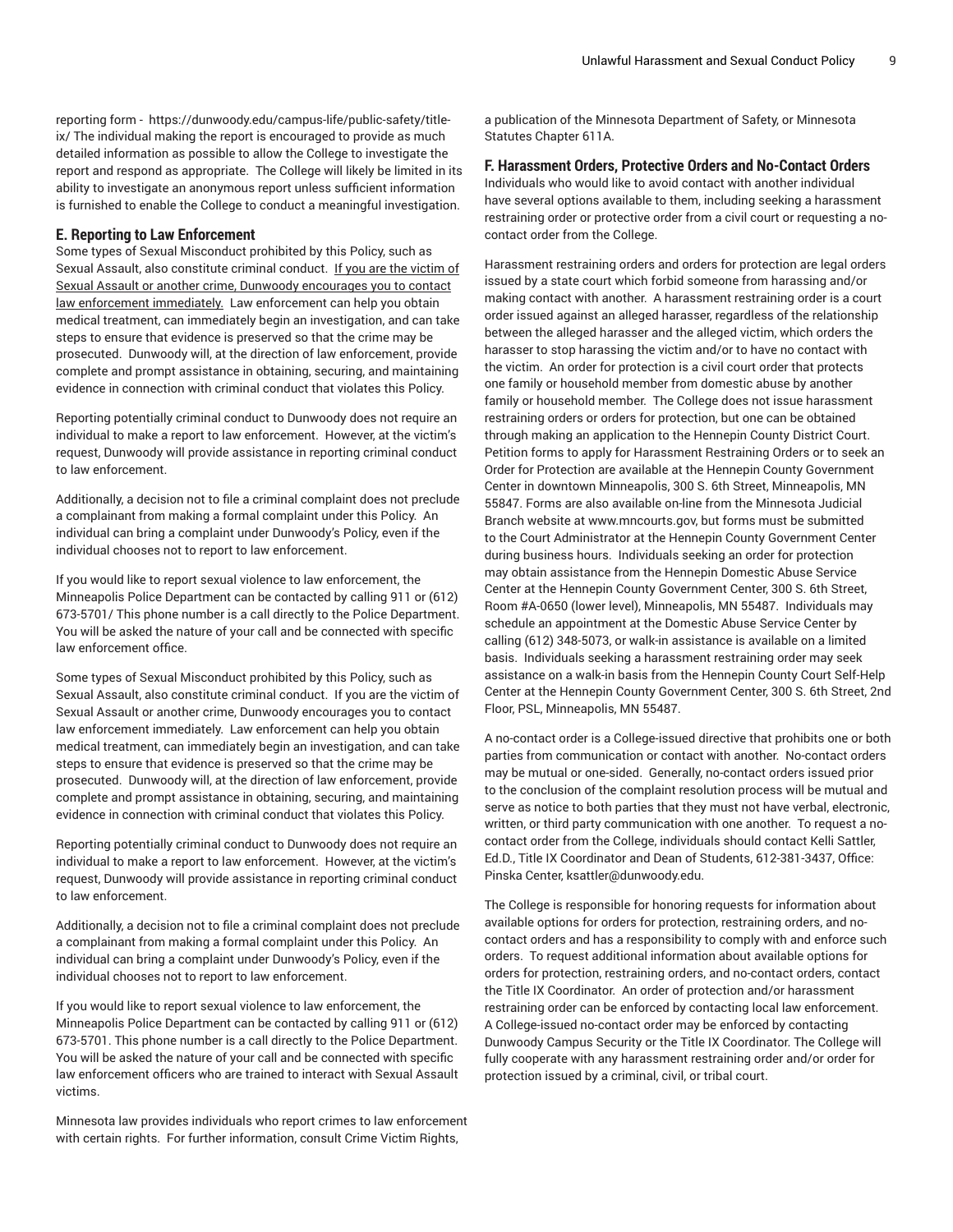# **G. Crime Victims Bill of Rights**

Pursuant to state law, victims of crime must be informed of their rights under the Crime Victims Bill of Rights. The following is a summary of crime victims' rights under Minnesota law.

When a crime is reported to law enforcement, victims have the right to:

- Request that their identity be kept private in reports available to the public;
- Be notified of crime victim rights and information on the nearest crime victim assistance program or resource;
- Apply for financial assistance for non-property losses related to a crime;
- Participate in prosecution of the case, including the right to be informed of a prosecutor's decision to decline prosecution or dismiss their case;
- Protection from harm, including information about seeking a protective or harassment order at no cost;
- Protection against employer retaliation for taking time off to attend protection or harassment restraining order proceedings; and
- Assistance from the Crime Victims Reparations Board and the Commissioner of Public Safety.

Victims of domestic abuse also have the right to terminate a lease without penalty. Victims of Sexual Assault have the right to undergo a confidential Sexual Assault examination at no cost, make a confidential request for HIV testing of a convicted felon, and are not required to undergo a polygraph examination in order for an investigation or prosecution to proceed. In cases of domestic abuse and violent crime where an arrest has been made, victims also have the right to be provided notice of the release of the offender, including information on the release conditions and supervising agency.

Complete information about crime victims' rights can be found at: [https://dps.mn.gov/divisions/ojp/help-for-crime-victims/Pages/crime](https://dps.mn.gov/divisions/ojp/help-for-crime-victims/Pages/crime-victims-rights.aspx)[victims-rights.aspx](https://dps.mn.gov/divisions/ojp/help-for-crime-victims/Pages/crime-victims-rights.aspx)

Information about victims' rights is also available from the Title IX Coordinator or from the Minnesota Department of Public Safety, Office of Justice Programs, and in Minnesota Statutes Chapter 611A.

#### **H. Waiver of Drug/Alcohol Violations**

Dunwoody strongly encourages reporting instances of Sexual Misconduct. Consequently, individuals who make a good faith report of such information, and individuals who participate in a Sexual Misconduct complaint resolution process, will not be disciplined by Dunwoody for any violation of its drug and alcohol policies in which they might have engaged in connection with the reported incident, except as outlined in this section. Dunwoody, however, reserves the right to require individuals to participate in training or educational programming designed to reduce risk and promote health and wellbeing. The participation in such training or educational programming will not be reflected on a community member's official records. In addition, Dunwoody may still pursue disciplinary action for the alleged violation of Dunwoody drug and alcohol policies in instances where any other individual is harmed by the conduct constituting a violation of the Dunwoody drug and alcohol policies, where an employee who engaged in a violation of College policy holds a leadership role on campus, including a leadership role over students or employees, or where an employee is engaged in a violation of College policy with a student. In those cases the College may still pursue disciplinary action for the alleged violation of other College policies.

# **I. Emergency Removal**

The College reserves the right to remove a student respondent, in whole or in part, from the College's education program or activity on an emergency basis. Prior to removing the student respondent on an emergency basis, the College will undertake an individualized safety and risk analysis and will determine that an immediate threat to the physical health or safety of any student or other individual arising from the allegations of Sexual Misconduct justifies removal. If a student respondent is removed on an emergency basis, the College will provide the student respondent with notice and an opportunity to challenge the decision immediately following the removal.

## **J. Administrative Leave**

The College reserves the right to place a non-student employee respondent on administrative leave during the pendency of the complaint resolution process.

# **IX. General Provisions for Complaint Resolution Process**

When Dunwoody receives a formal complaint of a potential Policy violation, Dunwoody will promptly and equitably respond to the formal complaint pursuant to the guidelines and procedures set forth below.

The College will provide a fair and impartial complaint resolution process. A fair process is one that treats the parties equitably, provides complainant an opportunity to file a formal complaint alleging a violation of this Policy and an opportunity to present evidence of the allegations prior to a decision on responsibility, and provides respondent notice of the allegations and an opportunity to respond to and present evidence related to those allegations prior to a decision on responsibility, and provides both parties an opportunity to challenge the credibility of the other party and any witnesses prior to a decision on responsibility. In cases involving allegations of Sexual Misconduct that is not Title IX Sexual Harassment, the ability to challenge credibility is accomplished through the parties' ability to suggest questions to be asked of the other party and witnesses during the investigation, through the Written Response Statements in response to the investigation report, and through the Written Rebuttal Statements in response to the other party's Written Response Statement as discussed in section XI. Procedures for Sexual Misconduct Complaint Resolution below.

Each complaint resolution process will require an objective evaluation of all relevant evidence, including both inculpatory and exculpatory evidence. Credibility determinations will not be based on a person's status as a complainant, respondent, or witness. The burden of proof and the burden of gathering evidence sufficient to reach a determination regarding responsibility rest on the College and not on the parties. The College will not require, allow, rely upon, or otherwise use questions or evidence that constitute, or seek disclosure of, information protected under a legally recognized privilege, unless the person holding such privilege has waived the privilege. The College will not access, consider, disclose, or otherwise use a party's records that are made or maintained by a physician, psychiatrist, psychologist, or other recognized professional or paraprofessional acting in the professional's or paraprofessional's capacity or assisting in that capacity, and which are made and maintained in connection with the provision of treatment to the party, unless the recipient obtains that party's voluntary, written consent to do so for a complaint resolution process.

This Policy provides different procedures depending on the particular circumstances of a case, including the type of Sexual Misconduct that is alleged. Upon receiving a formal complaint, the Title IX Coordinator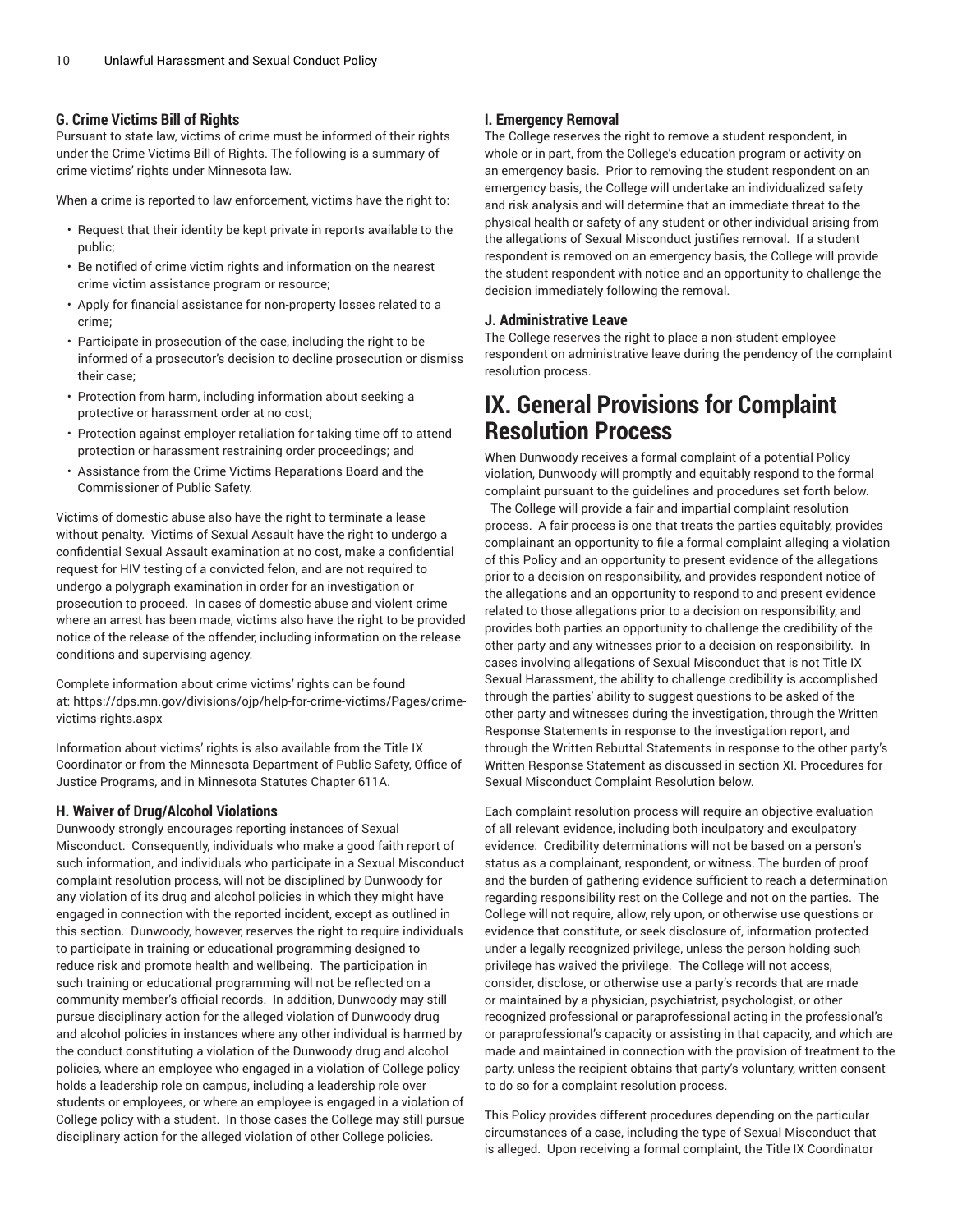will make a preliminary determination of the procedures that will apply to the complaint resolution process. The procedures in the formal process for all cases of Sexual Misconduct are the same through the investigation phase. Prior to providing access to information at the end of the investigation phase, the Title IX Coordinator will make a final determination as to the procedures that will apply to the access to information phase and the adjudication phase.

If a formal complaint includes both an allegation of Title IX Sexual Harassment and an allegation of Sexual Misconduct that does not meet the definition of Title IX Sexual Harassment, the College reserves the right to process the allegations in the same complaint resolution process or to separate the allegations into separate complaint resolution processes.

# **A. Trained Officials**

Each complaint resolution process will be conducted by individuals, including coordinators, investigators, Title IX Hearing Panel members/ adjudicators, and any person who facilitates an informal/voluntary resolution process, who do not have a conflict of interest or bias for or against complainants or respondents generally or for or against the individual complainant or respondent. In addition, those individuals will receive annual training on the definition of Title IX Sexual Harassment; the scope of the College's education program or activity; how to conduct an investigation and grievance process, including hearings, appeals, and informal/voluntary resolution processes, as applicable; how to serve impartially, including by avoiding prejudgment of the facts at interest, conflicts of interest, and bias; issues related to sexual harassment, Sexual Assault, Domestic Violence, Dating Violence, Stalking; and how to conduct an investigation and decision-making process that protects the safety of all and promotes accountability. Investigators will receive training on issues of relevance to create an investigator report that fairly summarizes relevant evidence. Title IX Hearing Panel members will receive training on any technology to be used at a live hearing and issues of relevance of questions and evidence, including when questions and evidence about the complainant's sexual predisposition or prior sexual behavior are not relevant. The training is free of bias such as sex stereotypes or generalizations, promotes impartial investigations and adjudications, and includes the following topics, as applicable: relevant evidence and how it should be used, proper techniques for questioning witnesses, basic rules for conducting proceedings, avoiding actual or perceived conflicts of interest, and the College's policies and procedures.

#### **B. Equal Rights of the Complainant and Respondent**

In all Sexual Misconduct complaint resolution processes under this Policy, the complainant and respondent are entitled to:

- be treated with respect, sensitivity, and dignity;
- appropriate support from the College;
- privacy to the extent possible based on applicable law and College Policy;
- information on the Policy and procedures;
- written explanation of available resources;
- the right to participate or decline to participate in the complaint resolution process, with the acknowledgement that not participating, either totally or in part, may not prevent the process from proceeding with the information available;
- be free from retaliation as defined in this Policy;
- equitable procedures that provide both parties with a prompt and equitable complaint resolution procedure conducted by officials who receive annual training on conduct prohibited by the Policy;
- notice of the allegations and defenses and an opportunity to respond;
- an equal opportunity to identify relevant witnesses and other evidence and to suggest possible topics to be covered with witnesses during the formal complaint resolution process;
- written notice of the date, time, location, participants, and purpose of all hearings, investigative interviews, or other meetings at which the party's participation is invited or expected, with sufficient time for the party to prepare to participate;
- timely notice of meetings that are part of the complaint resolution process at which the complainant or respondent may be present;
- the right to appeal the decision and/or the sanctions in certain circumstances as discussed in the Appeal section below;
- the right to notification, in writing, of the resolution, including the outcome of any appeal;
- the right to the assistance of campus personnel (during and after the complaint process), in cooperation with the appropriate law enforcement authorities, in shielding the complainant or respondent, at their request, from unwanted contact with the complainant or respondent, including but not limited to a College issued no-contact order, transfer to alternative classes or to alternative College-owned housing (if alternative classes or housing are available and feasible), change in work location or schedule, or reassignment (if available and feasible); and to receive assistance with academic issues;
- the complainant has the right to decide when to repeat a description of an incident of Sexual Assault, Dating Violence, Domestic Violence, or Stalking, and the respondent has the right to decide when to repeat a description of a defense to such allegations;
- the right to the complete and prompt assistance of campus authorities, at the direction of law enforcement authorities, in obtaining, securing, and maintaining evidence in connection with a Sexual Assault incident;
- the right to the assistance of campus authorities in preserving materials relevant to a campus complaint proceeding;
- the right to be provided access to their description of the incident, as it was reported to the College, including if the individual transfers to another post-secondary institution, subject to compliance with FERPA, the Clery Act, Title IX, and other federal or state law. Requests for an individual's description of the incident should be made to the Title IX Coordinator.

# **C. Additional Rights in Cases Involving Allegations of Title IX Sexual Harassment**

In cases involving allegations of Title IX Sexual Harassment the following additional rights will be afforded to the complainant and the respondent:

- The parties have the right to be accompanied to any complaint resolution process meeting or proceeding by the advisor of their choice, who may be, but is not required to be, an attorney. The College will not limit the choice or presence of advisor for either the complainant or respondent in any meeting related to the complaint resolution process. See the section X(F) Advisors below for additional information and requirements regarding the conduct of advisors.
- The parties will be provided an equal opportunity to inspect and review a copy of any evidence obtained as part of the investigation that is directly related to the allegations raised in a formal complaint, as set forth in the section XI(F)(2) Access to Information below.
- The parties will be provided a copy of the investigation report for their review and written response, as set forth in the section XI(F)(2) Access to Information below.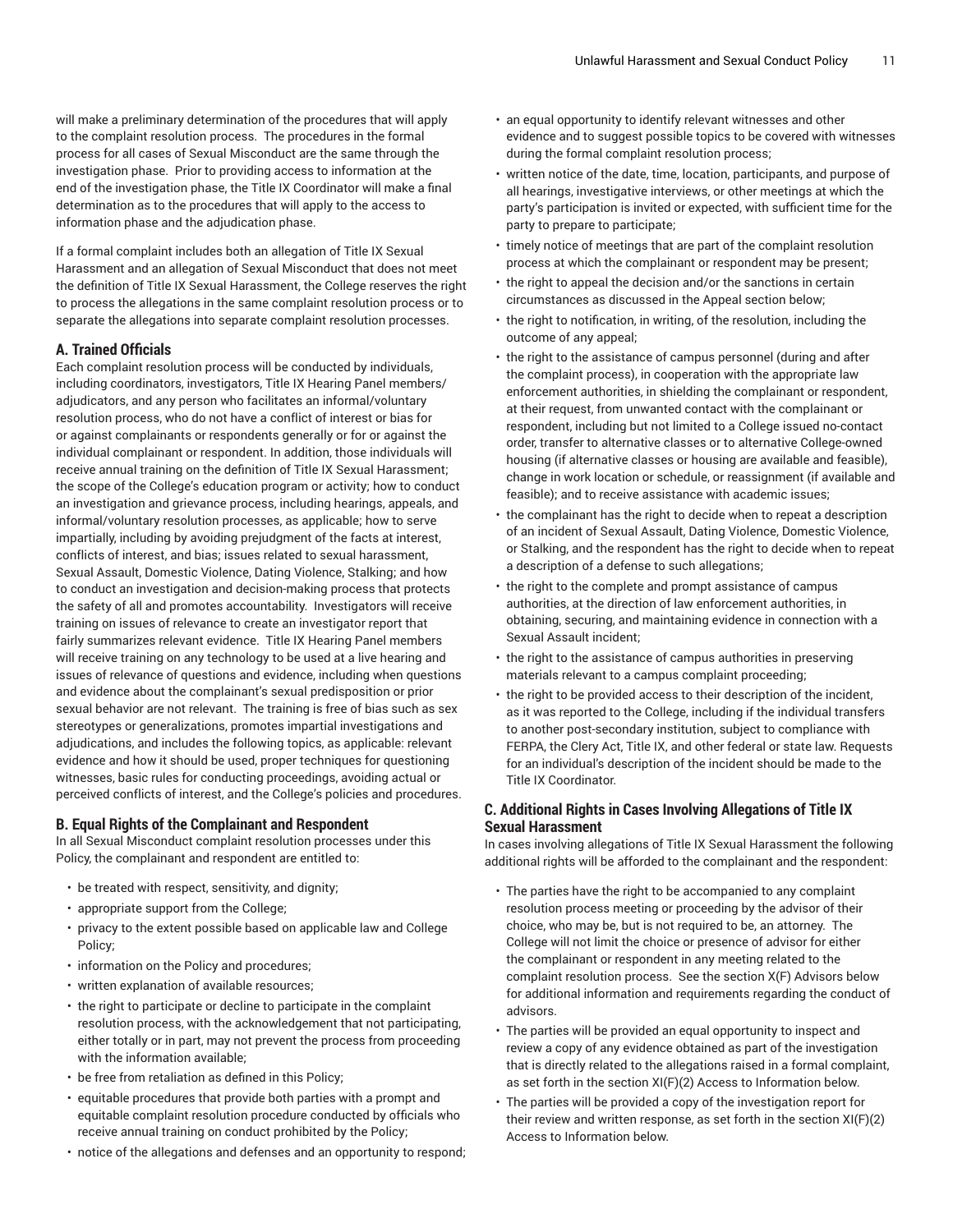• The complaint resolution process will include a live hearing, at which each party's advisor may ask the other party and any witnesses all relevant questions and follow-up questions, as set forth in the section XI(F)(3)(a) Live Hearing below.

In addition, a complainant who alleges Title IX Sexual Harassment, has the following rights:

- To be informed by the College of options to notify proper law enforcement authorities of a Sexual Assault, Dating Violence, Domestic Violence, or Stalking incident, and the right to report to law enforcement at any time or to decline to notify such authorities;
- Not to be questioned or have evidence considered regarding the complainant's prior sexual conduct with anyone other than the respondent, unless such questions or evidence are to prove that someone other than the respondent committed the alleged Sexual Misconduct;
- Not to be treated by campus authorities in a manner that suggests that they are at fault for the Sexual Misconduct or that they should have acted in a different manner to avoid the Sexual Misconduct;
- To the complete and prompt assistance of campus authorities, at the complainant's request, in notifying the appropriate law enforcement officials and College officials of a Sexual Assault Dating Violence, Domestic Violence, or Stalking incident and filing criminal charges with local law enforcement officials in Sexual Assault, Dating Violence, Domestic Violence, or Stalking cases;
- To be offered fair and respectful health care, counseling services, or referrals to such services and notice of the availability of campus or local programs providing Sexual Assault advocacy, Dating Violence, Domestic Violence, or Stalking services;
- To be offered assistance from the Crime Victim Reparations Board and the Commissioner of Public Safety.
- For students who choose to transfer to another post-secondary institution, at the student's request, the right to receive information about resources for victims of Sexual Assault, Dating Violence, Domestic Violence, or Stalking at the institution to which the victim is transferring.

# **D. Additional Rights in Cases Involving Allegations of Sexual Assault, Dating Violence, Domestic Violence, or Stalking** *Occurring Outside* **of the Education Program or Activity or Against a Person** *Outside of* **the United States**

In cases involving allegations of Sexual Assault, Dating Violence, Domestic Violence, or Stalking *occurring outside* of the education program or activity or against a person *outside* of the United States, the following additional rights will be afforded to the complainant and the respondent:

- The parties have the right to be accompanied to any complaint resolution process meeting or proceeding by the advisor of their choice, who may be, but is not required to be, an attorney. The College will not limit the choice or presence of advisor for either the complainant or respondent in any meeting related to the complaint resolution process. See the section X(F) Advisors below for additional information and requirements regarding the conduct of advisors.
- The complainant and respondent have the right to timely and equal access to information that will be used during informal and formal disciplinary meetings during the adjudication phase of the complaint resolution process, as set forth in the section XI(F)(2) Access to Information below.

In addition, a complainant who alleges Sexual Assault, Dating Violence, Domestic Violence, or Stalking *occurring outside* of the education program or activity or against a person *outside* of the United States, has the following rights:

- To be informed by the College of options to notify proper law enforcement authorities of a Sexual Assault, Dating Violence, Domestic Violence, or Stalking incident, and the right to report to law enforcement at any time or to decline to notify such authorities;
- Not to be questioned or have evidence considered regarding the complainant's prior sexual conduct with anyone other than the respondent, unless such questions or evidence are to prove that someone other than the respondent committed the alleged Sexual Misconduct;
- Not to be treated by campus authorities in a manner that suggests that they are at fault for the Sexual Misconduct or that they should have acted in a different manner to avoid the Sexual Misconduct;
- To the complete and prompt assistance of campus authorities, at the complainant's request, in notifying the appropriate law enforcement officials and College officials of a Sexual Assault Dating Violence, Domestic Violence, or Stalking incident and filing criminal charges with local law enforcement officials in Sexual Assault, Dating Violence, Domestic Violence, or Stalking cases;
- To be offered fair and respectful health care, counseling services, or referrals to such services and notice of the availability of campus or local programs providing Sexual Assault advocacy, Dating Violence, Domestic Violence, or Stalking services;
- To be offered assistance from the Crime Victim Reparations Board and the Commissioner of Public Safety.
- For students who choose to transfer to another post-secondary institution, at the student's request, the right to receive information about resources for victims of Sexual Assault, Dating Violence, Domestic Violence, or Stalking at the institution to which the victim is transferring.

# **E. Advisors**

The complainant and the respondent in the complaint resolution process involving allegations of (1) Title IX Sexual Harassment or (2) Sexual Assault, Dating Violence, Domestic Violence, and Stalking *occurring outside* of the College's education program or activity or against a person *outside* of the United States, have the right to be accompanied to meetings by an advisor of their choice, who may be, but is not required to be, an attorney. Generally, the advisor selected by the complainant or respondent should be free of conflicts of interest in the resolution process and, if a member of the Dunwoody community, the advisor should be free of conflicts in his or her position in the community. An individual has the right to decline a request to serve as an advisor in Dunwoody's complaint resolution process.

Guidelines for advisors are:

- The purpose of the advisor is to support an individual during the complaint resolution process.An advisor is permitted to accompany the individual to interviews or other meetings or proceedings during the complaint resolution process.In selecting an advisor, each party should consider the potential advisor's availability to attend interviews and meetings which may occur in person.As a general matter, the College will not delay its proceedings to accommodate the schedules of advisors.
- Advisors may confer with their advisee, but, with the exception of live hearings for cases involving allegations of Title IX Sexual Harassment (discussed below), advisors may not actively participate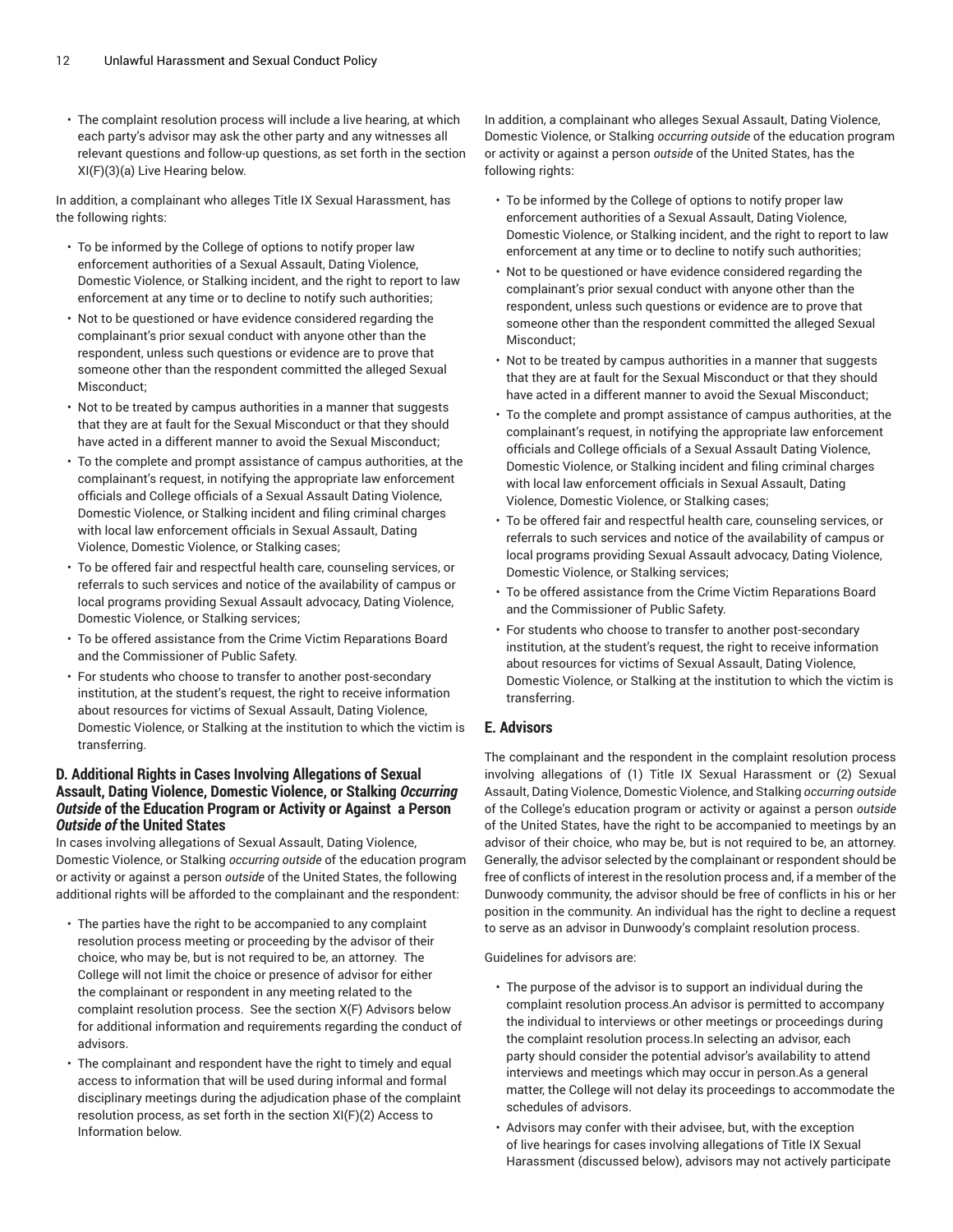in the complaint resolution process. The advisor may accompany the complainant or respondent to all meetings relating to the complaint resolution process. The advisor may not appear in lieu of the complainant or respondent or speak on their behalf in either in-person or written communications to the College. The advisor may not communicate directly with the investigator, Title IX Hearing Panel/adjudicators, appeal panel, Title IX Coordinator or any other school official involved in the complaint resolution process and may not interrupt or otherwise delay the complaint resolution process.

- In complaint resolution processes involving allegations of Title IX Sexual Harassment:
	- At the live hearing, advisors will be permitted to ask the other party and any witnesses all relevant questions and follow-up questions.Additional information about an advisor's role at the live hearing is included in the section XI(F)(3)(a) Live Hearing below.
	- Advisors will receive a copy of all directly-related evidence and the investigation report, as set forth in the section XI(F)(2) Access to Information below.
- In complaint resolution processes involving allegations of Sexual Assault, Dating Violence, Domestic Violence, or Stalking *occurring outside* of the College's education program or activity or against a person *outside* of the United States:
	- Advisors may have access to information as is described further below in the section XI(F)(2) Access to Information.
- If a party selects an attorney as an advisor, the advisor's participation in the complaint process is in the role of an advisor and not as an attorney representing a party.The advisor will have access to highly confidential information and is prohibited from sharing information obtained as an advisor during the complaint process with anyone, including other individuals who may be part of an attorney-client relationship with the party.
- Parties must notify the Title IX Coordinator who they have selected as their advisor. The College will notify a party to a complaint resolution process if another party involved in the complaint resolution process has obtained an advisor.The notice shall indicate if the other party's advisor is an attorney.
- Advisors will be required to sign an Advisor Agreement acknowledging receipt and understanding of these requirements.Failure to comply with these requirements, including violations of confidentiality, or other forms of interference with the complaint resolution process by the advisor may result in disqualification of an advisor.The College reserves the right to dismiss an advisor.

#### **F. Requests for Reasonable Accommodations**

Individuals who need a reasonable accommodation should contact the Title IX Coordinator. The College will consider requests for reasonable accommodations submitted to the Title IX Coordinator on a case-by-case basis. Accommodations the College may provide include:

- Providing reasonable accommodations as required by law to an individual with a disability who requests an accommodation necessary to participate in the complaint resolution process.
- Providing an interpreter for individuals who are limited Englishlanguage proficient.

#### **G. Supportive/Interim Measures**

After receiving a report of alleged Sexual Misconduct, the Title IX Coordinator will consider whether supportive/interim actions, accommodations, or protective measures are reasonably necessary or

appropriate to protect the parties and the broader College community. Such supportive/interim measures will be available without fee or charge to the complainant, respondent, and others adversely impacted by the complaint resolution process, if requested and reasonably available.

Such measures will be designed to restore or preserve equal access to the College's education program or activity without unreasonably burdening the other party, including measures designed to protect the safety of all parties or the College's educational environment, or to deter sexual harassment.

The College will provide written notification about options for, available assistance in, and how to request changes to academic, living, transportation, and working situations or protective measures. The College is obligated to comply with a student's reasonable request for a living and/or academic situation change following an alleged incident of Sexual Misconduct. The College will make appropriate accommodations and provide appropriate supportive/interim measures with or without a formal complaint, even when an individual asks to keep a reported violation of this Policy confidential, when a request is made to not investigate the matter, and regardless of whether an individual chooses to report to law enforcement.

Examples of supportive/interim measures include, without limitation:

- Establishing a no-contact order prohibiting the parties involved from communicating with each other.
- Changing an individual's dining arrangements.
- Assistance in finding alternative housing.
- Special parking arrangements.
- Changing an individual's student or employee status or job responsibilities.
- Changing an individual's work or class schedule.
- Providing academic accommodations or providing assistance with academic issues.
- Providing security escorts.
- Providing a temporary cellphone.
- Access to counseling and medical services.
- Making information about orders for protection and harassment restraining orders available to a complainant.
- Assistance identifying an advocate to help secure additional resources or assistance, including off-campus and community advocacy, support, and services.
- For students who choose to transfer to another institution: At the student's request, providing information about resources for victims of Sexual Assault at the institution to which the student is transferring.

The College determines which measures are appropriate for a particular individual on a case-by-case basis. Such measures will vary based on the particular facts and circumstances, including but not limited to the specific need expressed by the individual, the age of the individuals involved, the severity or pervasiveness of the allegations, any continuing effects on the individual, whether the complainant and respondent share the same dining hall, class, transportation, or job location, and whether other judicial measures have been taken to protect the complainant. The Title IX Coordinator will be responsible for determining what measures will be put in place.

To request supportive/interim measures, individuals should contact the Title IX Coordinator.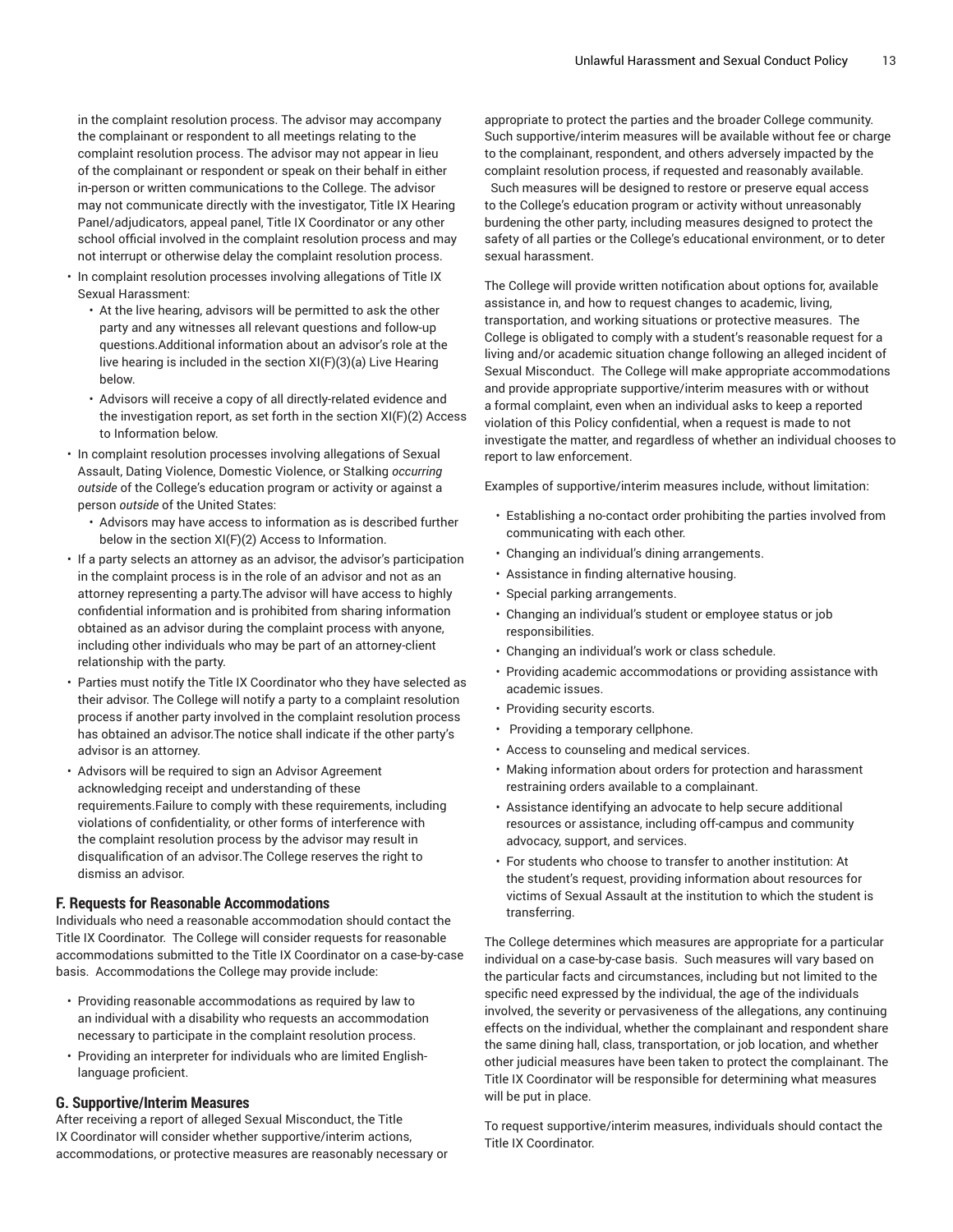The College will maintain as confidential any supportive/interim measures provided to an individual, to the extent that maintaining such confidentiality would not impair the ability of the College to provide the accommodations or protective measures. The College will only disclose information necessary to provide the accommodations or protective measures in a timely manner to individuals who need to know the information in order to effectively provide the accommodations or protective measures. The Title IX Coordinator will determine what information about an individual should be disclosed and to whom this information will be disclosed based on the facts and circumstances of the specific situation and the accommodation to be provided. The College will inform the individual before sharing personally identifying information that the College believes is necessary to provide an accommodation or protective measure. The College will tell the individual which information will be shared, with whom it will be shared, and why it will be shared.

Any concern about a violation of a supportive/interim measure should be reported to the Title IX Coordinator promptly. Complaints of a violation of a supportive/interim measure will be handled as discussed in the section XII. Complaints of Related Misconduct below.

## **H. Obligation to Act in Good Faith**

Reports and formal complaints of alleged Sexual Misconduct should be made only in good faith. Reports and formal complaints that are not made in good faith may be a form of retaliation under this Policy and/or may violate other Dunwoody policies.

In addition, all parties and witnesses have an obligation to be truthful in the process. Engaging in dishonesty may be considered retaliation or interference with process under this Policy and/or violate other Dunwoody policies.

An allegation that a person has violated the obligation to act in good faith or be truthful will be handled through the procedures identified below in section XIV. Complaints of Related Misconduct.

# **I. Conflicts**

If a complainant or respondent has any concern that any individual acting for the College under this Policy has a conflict of interest or bias, for or against complainants or respondents generally or for or against the individual complainant or respondent, such concern should be reported in writing to the Title IX Coordinator. Any concern regarding a conflict of interest or bias must be submitted in writing within two (2) calendar days after receiving notice of the person's involvement in the process. The Title IX Coordinator will review the concerns and take appropriate steps to ensure that no conflicts of interest or bias exist on the part of anyone investigating or adjudicating a complaint under this Policy.

If complainant or respondent has any concern that the Title IX Coordinator has a conflict of interest or bias, such concern should be reported in writing to Scott Stallman, Provost at sstallman@dunwoody.edu. If the Title IX Coordinator has a conflict of interest with respect to a complaint, the College's Vice President of Human Resources shall appoint an alternate person to oversee adherence to the Sexual Misconduct Policy with respect to the formal complaint at issue. If the Title IX Coordinator and Vice President of Human Resources have a conflict of interest with respect to a formal complaint, the Dean of Students shall ensure that the College puts in place appropriate safeguards under the circumstances to ensure that the institution promptly and equitably responds to the formal complaint, including, but not limited to, appointment of alternate individuals to oversee adherence to the Sexual Misconduct Policy.

The parties should be mindful that the College has a small and close-knit campus community. That a party simply knows an individual acting for the College under this Policy or has had some limited interaction with such individual generally will not be deemed a disqualifying conflict of interest or bias in most instances. However, the College encourages the parties to bring any concern of conflict of interest or bias to the Title IX Coordinator's attention for consideration.

# **J. Non-Participation and Silence**

Either party may decline, at any time, to provide information or participate further in the complaint resolution process. If at any time the complainant declines to participate in the process, the College's ability to meaningfully investigate and adjudicate a formal complaint may be limited. In such cases, the College will proceed with the complaint resolution process, if possible to do so without the complainant's participation, and will make a determination based upon the information available. The respondent also has the right to decline to participate in the complaint resolution process. In such cases, the College will proceed with the complaint resolution process and will make a determination based upon the information available. A respondent's silence in response to a complainant's allegation will not necessarily be viewed as an admission of the allegation, but may leave the complainant's allegations undisputed. Similarly, a complainant's silence in response to a respondent's denials or defenses will not necessarily be viewed as an admission of the denials or defenses, but may leave the respondent's denials or defenses undisputed.

Even if a party decides not to participate or chooses to stop participating at a phase of the process, the party will still be given the option to participate during additional phases of the process.

In cases involving allegations of Title IX Sexual Harassment, the Title IX Hearing Panel will not draw an inference about the determination regarding responsibility based solely on a party's absence from the live hearing or refusal to answer cross-examination or other questions.

# **K. Time Frames for Resolution**

Dunwoody is committed to the prompt and equitable resolution of allegations of Sexual Misconduct. As is discussed in more detail above and below, different procedures apply to cases involving allegations of Title IX Sexual Harassment than to other cases of alleged Sexual Misconduct. The time frames for each phase of the different procedures are as follows:

#### **1. Cases Involving Allegations of Title IX Sexual Harassment**

Specific time frames for each phase of the complaint resolution process for formal complaints involving allegations of Title IX Sexual Harassment are set forth in the section XI. Complaint Resolution Process below. Each phase of the process will generally be as follows:

- Review of formal complaint and notice of allegations to the parties: ten (10) calendar days
- Investigation: forty-five (45) calendar days
- Review of directly-related evidence and investigator consideration of evidence response statements: seventeen (17) calendar days
- Review of investigation report and written response: five (5) calendar days
- Live Hearing and Determination: twenty-five (25) calendar days
- Appeal: twenty (20) calendar days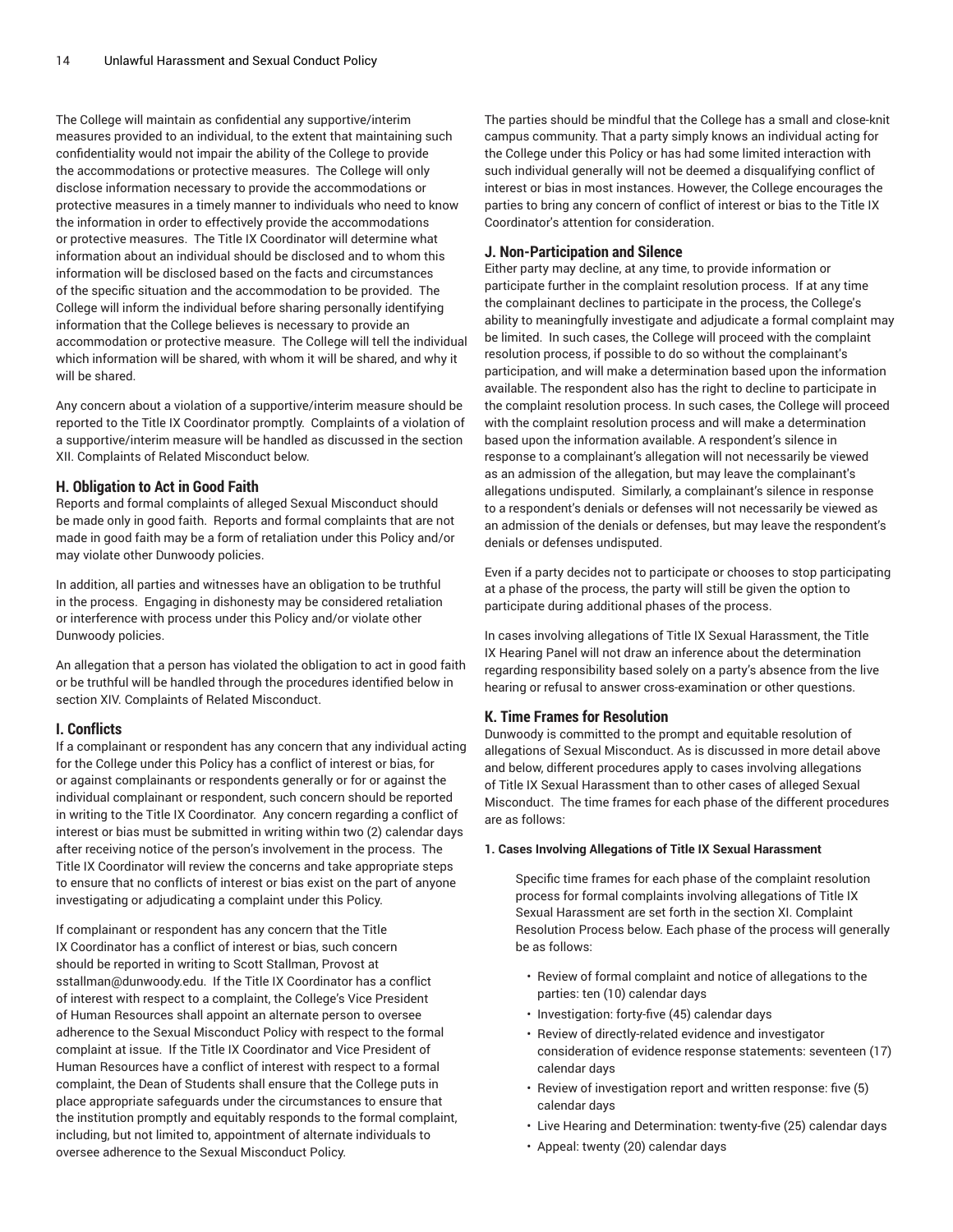#### **2. Cases Involving Allegations of Other Forms of Sexual Misconduct**

Specific time frames for each phase of the complaint resolution process for formal complaints involving allegations of any other form of Sexual Misconduct are set forth in the section XI. Complaint Resolution Process below. Each phase of the process will generally be as follows:

- Review of formal complaint and notice of allegations to the parties: ten (10) calendar days
- Investigation: forty-five (45) calendar days
- Review of investigation report and written response/rebuttal, if applicable: ten (10) calendar days
- Adjudication: twenty-five (25) calendar days
- Appeal: twenty (20) calendar days

In any Sexual Misconduct complaint resolution process, the process may include additional days between these phases as the College transitions from one phase to another. The parties will be notified when each listed phase begins and when it ends. If any transition period will last longer than five (5) calendar days, the parties will be notified of the delay and the reason for it.

Circumstances may arise that require the extension of time frames based on the complexity of the allegations, the number of witnesses involved, the availability of the parties and witnesses involved, the addition of new parties or new allegations to an amended notice of allegations, the effect of a concurrent criminal investigation, unsuccessful attempts at informal/voluntary resolution, any intervening school break, the need for language or assistance or accommodation of disabilities, or other unforeseen circumstance.

In cases where conduct that violates this Policy has also been reported to the police, Dunwoody will not delay its complaint resolution process in order to wait for the conclusion of a criminal investigation or proceeding. The College will, however, comply with valid requests by law enforcement for cooperation in a criminal investigation. As such, the College may need to delay temporarily an investigation under this Policy while law enforcement is in the process of gathering evidence. This process typically takes 7-10 days. Once law enforcement has completed its gathering of evidence, the College will promptly resume and complete its investigation and resolution procedures.

To the extent additional time is needed during any of the phases of the process discussed above or below, the College will notify all parties of the delay and the reasons for it. When a time frame for a specific phase of the process, as set forth below, is less than five (5) calendar days, Dunwoody may, in its discretion, use business days to calculate the time frame deadline. Efforts will be made to complete the process in a timely manner balancing principles of thoroughness, fundamental fairness, and promptness.

Complainants are encouraged to begin the complaint resolution process as soon as possible following an alleged incident of Sexual Misconduct. There is no statute of limitation for reporting prohibited conduct to the College under this Policy; however, the College's ability to respond may diminish over time, as evidence may erode, memories may fade, and respondents may no longer be affiliated with the College. If a complaint is brought forward more than three (3) calendar years after an alleged incident, the College, in its discretion, may decline to process a complaint under these procedures, but reserves the right to take other administrative action as appropriate depending on the specific circumstances of the complaint, and will provide reasonably appropriate supportive/interim measures, assist the complainant in identifying

external reporting options, and take reasonable steps to eliminate prohibited conduct, prevent its recurrence, and remedy its effects. If respondent is still a member of the College community as a student or employee, the complaint generally will be processed under these procedures.

#### **L. Presumption of Non-Responsibility**

The presumption is that the respondent is not responsible for a policy violation. The respondent is presumed not responsible until a determination regarding responsibility is made at the conclusion of the complaint resolution process. The respondent will be deemed responsible for a policy violation only if the appointed Title IX Hearing Panel/adjudicators conclude that there is sufficient evidence, by a "preponderance of evidence," to support a finding that the respondent more likely than not engaged in Sexual Misconduct.

# **M. Application of Policy**

When the College receives a report or formal complaint of a violation of this Policy, the College will apply the complaint resolution procedures from the Policy that is in effect at the time that the report or formal complaint is made and generally will apply the Sexual Misconduct definitions from the Policy that was in effect at the time the alleged misconduct occurred. For cases involving allegations of Title IX Sexual Harassment, the College will apply the definitions from the policy that is in effect at the time the formal complaint is made to determine what procedures apply and the definitions from the policy that was in effect at the time the alleged misconduct occurred to determine whether a policy violation occurred.

#### **N. Reservation of Flexibility**

The procedures set forth in this Policy reflect the College's desire to respond to formal complaints in good faith and in compliance with legal requirements. The College recognizes that each case is unique and that circumstances may arise which require that it reserve some flexibility in responding to the particular circumstances of the matter. The College reserves the right to modify the procedures or to take other administrative action as appropriate under the circumstances.

In instances where a formal complaint is made against an individual who is not a student or employee of the College, the College reserves discretion to use a process or procedures other than those outlined below, as appropriate under the circumstances.

# **X. Procedures for Sexual Misconduct Complaint Resolution**

When the College receives a formal complaint of a potential Sexual Misconduct policy violation, the College will promptly and equitably respond, investigating and adjudicating the formal complaint pursuant to the guidelines and procedures set forth below.

As discussed above in the section X. General Provisions for Complaint Resolution Process above, different procedures apply to the complaint resolution process depending on the particular circumstances of a case, including the type of Sexual Misconduct that is alleged. Further information about the different procedures is provided below.

## **A. Initial Meeting Between Complainant and Title IX Coordinator**

In most cases, the first step of the complaint resolution process is a preliminary meeting between the complainant and the Title IX Coordinator. The purpose of the preliminary meeting is to allow the Title IX Coordinator to gain a basic understanding of the nature and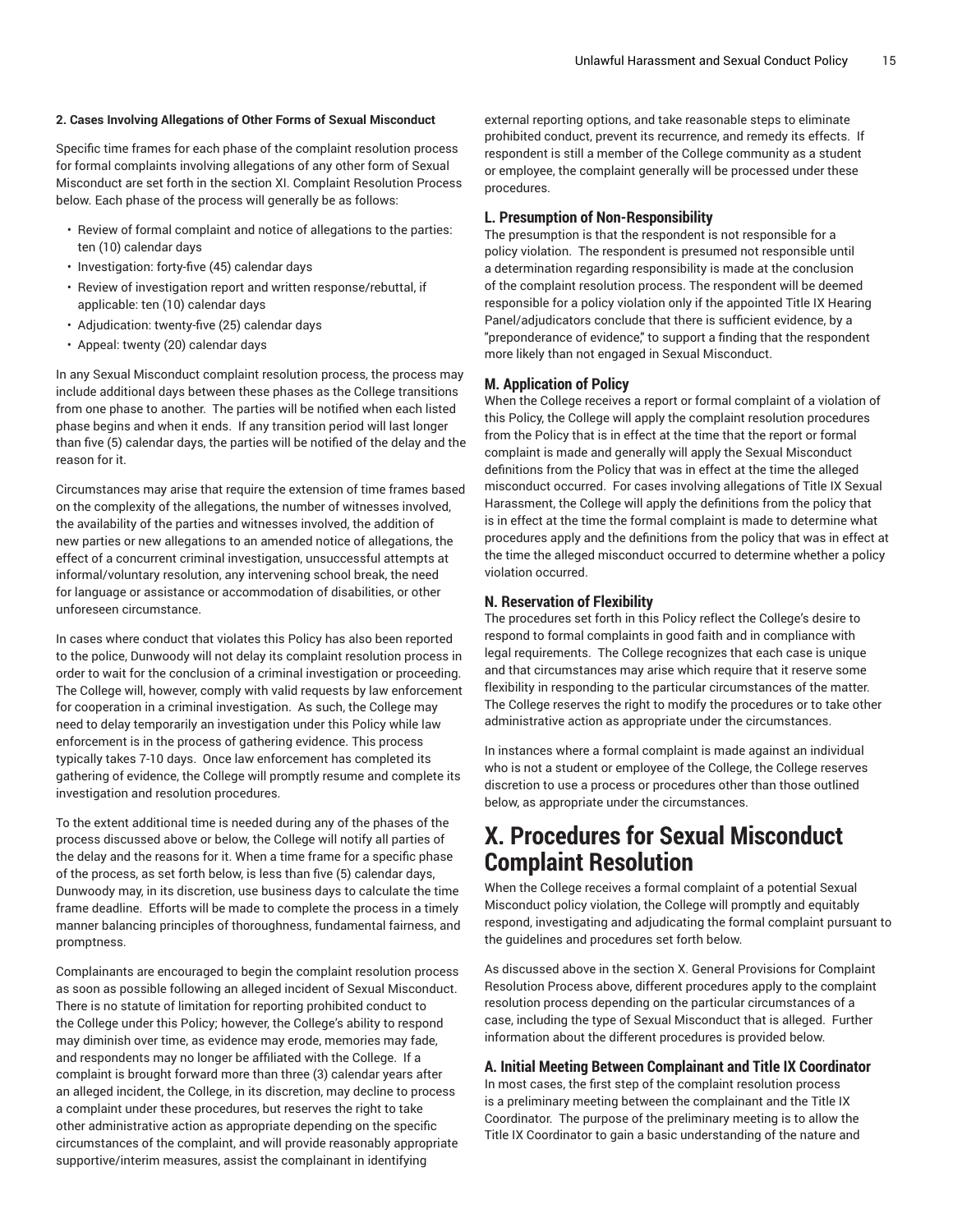circumstances of the report or formal complaint; it is not intended to be a full investigation interview.

As part of the initial meeting with the complainant, the Title IX Coordinator will:

- assess the nature and circumstances of the allegation;
- address immediate physical safety and emotional well-being of the complainant;
- notify the complainant of the right to contact law enforcement and seek medical treatment;
- notify the complainant of the importance of preservation of evidence;
- provide the complainant with information about on- and off-campus resources;
- notify the complainant of the range of supportive/interim measures with or without filing a formal complaint;
- provide the complainant with an explanation of the procedural options, including how to file a formal complaint, if not already filed, and the complaint resolution process;
- advise the complainant of the right to have an advisor of choice, as applicable under this Policy;
- discuss the complainant's expressed preference for the manner of resolution and any barriers to proceeding; and
- explain the College's policy prohibiting retaliation.

All reports and formal complaints of Sexual Misconduct will be reviewed by the Title IX Coordinator to determine the risk of harm to individuals or to the campus community. Steps will be taken to address these risks in consultation with the members of the Title IX Team.

If the Title IX Coordinator determines that the report or formal complaint, even if substantiated, would not be a violation of this Policy, they may dismiss the matter or refer it to another applicable disciplinary procedure.

The parties will be notified of that determination and the complainant will be informed of other procedures for resolving the complaint and of other resources that may be available to the complainant.

#### **B. Formal Complaint and Notice of Allegations**

The filing of a formal complaint begins the complaint resolution process under this procedure. In most cases, formal complaints are made by the complainant. However, the College reserves the right to move forward with the complaint resolution process to protect the safety and welfare of the community, even if a complainant chooses not to make or move forward with a formal complaint. Generally, the Title IX Coordinator will make a determination of whether the College will move forward with a complaint resolution process when the complainant has not filed a formal complaint. If the College decides that it has an obligation to move forward with the complaint resolution process, the Title IX Coordinator will sign the formal complaint and the College will notify the complainant before proceeding. See section VII(C) Requests for Confidentiality or Non-Action above for more information. The Title IX Coordinator signing the formal complaint does not make the Title IX Coordinator a party to the complaint resolution process or adverse to the respondent.

Formal complaints of Sexual Misconduct should be made to the Title IX Coordinator, the Dean of Students (for students), or the Vice President of Human Resources (for employees).

When the Title IX Coordinator has received a formal complaint, the Title IX Coordinator will assess the formal complaint to determine if it states any allegations of Sexual Misconduct. If the formal complaint alleges Sexual Misconduct, the Title IX Coordinator will provide a written notice of allegations to the parties who are known. The written notice will include:

- Notice of the College's complaint resolution process, including the informal/voluntary resolution process;
- Notice of the allegations, including the identities of the parties involved in the incident(s), if known, the conduct allegedly constituting Sexual Misconduct, and the date and location of the alleged incident, if known;
- A statement that the respondent is presumed not responsible for the alleged conduct and a determination regarding responsibility is made at the conclusion of the complaint resolution process;
- Notice that the parties have the right to an advisor of choice, as applicable under this Policy, who may be, but is not required to be, an attorney;
- Notice that the parties have the right to inspect and review evidence, as applicable under this Policy; and
- Notice of policy provisions that prohibit knowingly making false statements or knowingly submitting false information during the complaint resolution process, including the section X(H) Obligation to Act in Good Faith above.

If the College decides to investigate allegations about the complainant or respondent that are not included in the notice provided, the notice will be updated to provide notice of the additional allegations to the parties whose identities are known.

In addition, upon receiving a formal complaint, the Title IX Coordinator will make a preliminary determination of the procedures that will apply to the complaint resolution process.

When the Title IX Coordinator has received a formal complaint of Sexual Misconduct, the Title IX Coordinator will also meet with the respondent and will:

- notify the respondent of the complaint and alleged Policy violation(s);
- provide the respondent an explanation of the complaint resolution process;
- notify the respondent of the importance of preservation of evidence;
- notify the respondent of any supportive/interim measures that have been put in place that directly relate to the respondent (i.e., nocontact order);
- notify the respondent of available supportive/interim measures;
- provide the respondent with information about on- and off-campus resources;
- advise the respondent of the right to have an advisor of choice, as applicable under this Policy; and
- explain the College's Policy prohibiting retaliation.

This stage of initial review of the formal complaint by the Title IX Coordinator and initial notice of the allegations to the parties generally will take no more than ten (10) calendar days. In some cases, more time may be required.

#### **C. Investigation of Other College Policy Violations**

If a formal complaint of Sexual Misconduct also implicates alleged violations of other Dunwoody policies, the Title IX Coordinator, in coordination with other appropriate school officials, will evaluate the allegations to determine whether the investigation of the alleged Sexual Misconduct and the other alleged policy violations may be appropriately investigated together without unduly delaying the resolution of the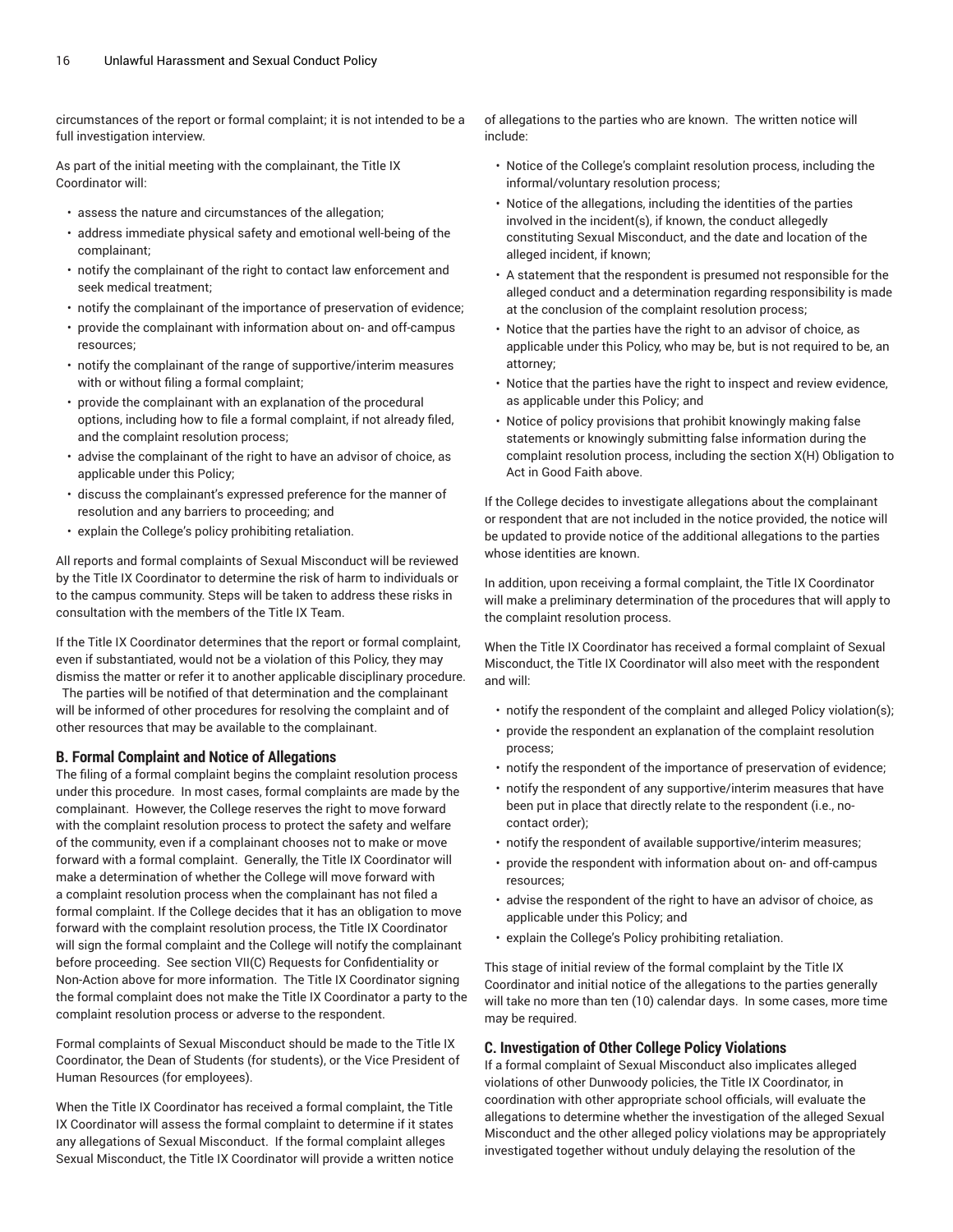Sexual Misconduct formal complaint. Where the Title IX Coordinator, in coordination with other appropriate school officials, determines that a single investigation is appropriate, the determination of responsibility for each of the alleged policy violations will be evaluated under the applicable policy. The adjudication may be conducted in accordance with this Policy or the adjudication of the other policy violation may be conducted separately from the adjudication of the alleged Sexual Misconduct.

# **D. Consolidation of Formal Complaints**

The College reserves the right to consolidate formal complaints into one complaint resolution process as to allegations of Sexual Misconduct against more than one respondent, by more than one complainant against one or more respondents, or by one party against the other party, where the allegations of Sexual Misconduct arise out of the same facts or circumstances.

# **E. Informal/Voluntary Resolution Process**

Following a formal complaint, at any time prior to reaching a determination regarding responsibility, the College may facilitate an informal/voluntary resolution process. In cases involving allegations of Sexual Assault or more serious Sexual Misconduct, informal/voluntary resolutions may not be appropriate. In addition, in cases involving allegations that an employee engaged in Title IX Sexual Harassment against a student, informal/voluntary resolution is not appropriate.

If the complainant, the respondent, and the College all agree to pursue an informal/voluntary resolution, the Dean of Students (for cases involving a student respondent) $^2\,$  or the Vice President of Human Resources (for cases involving an non-student employee respondent) $^3$ will attempt to facilitate a resolution that is agreeable to all parties. The Dean of Students or Vice President of Human Resources will not be an advocate for either the complainant or the respondent in the informal/ voluntary resolution process, but rather will aid in the resolution of formal complaints in a non-adversarial manner. Under the informal process, the College will only conduct such fact-gathering as is useful to resolve the formal complaint and as is necessary to protect the interests of the parties, the College, and the College community.

The College will not compel a complainant or respondent to engage in mediation, to directly confront the other party, or to participate in any particular form of informal/voluntary resolution. Participation in informal/voluntary resolution is voluntary, and the complainant and respondent have the option to discontinue the informal/voluntary process and request a formal complaint resolution process at any time prior to reaching an agreed upon resolution. In addition, the College also always has the discretion to discontinue the informal/voluntary process and move forward with a formal complaint resolution process. If at any point during the informal/voluntary resolution process prior to reaching an agreed upon resolution, the complainant or respondent or the College wishes to cease the informal/voluntary resolution process and to proceed through the formal resolution process, the informal/voluntary resolution process will stop and the formal resolution process outlined below will be invoked.

> $^2$ The Dean of Students may appoint a designee to facilitate the informal/voluntary resolution.

 $^3$ The Vice President of Human Resources may appoint a designee to facilitate the informal/voluntary resolution.

Prior to engaging in an informal/voluntary resolution process, the College will provide the parties with a written notice disclosing: the allegations, the requirements of the informal/voluntary resolution process, including

the circumstances under which the informal/voluntary resolution process precludes the parties from resuming a formal complaint arising from the same allegations, and any consequences resulting from participating in the informal/voluntary resolution process, including the records that will be maintained or could be shared.In addition, the College will obtain the parties' voluntary, written consent to the informal/voluntary resolution process.

Any informal/voluntary resolution must adequately address the concerns of the complainant, as well as the rights of the respondent and the overall intent of the College to stop, remedy, and prevent Policy violations. In its effort to stop, remedy, and prevent Policy violations, the College will take prompt and corrective action which may involve the imposition of individual and community remedies designed to maximize the complainant's access to the educational and extracurricular activities of the College. Examples of potential remedies are provided in the section X(G) Supportive/Interim Measures above. The proposed resolution may also include other institutional responses, requirements, or sanctions imposed on the respondent.

The informal/voluntary resolution process ends when a resolution has been reached or when the complainant, the respondent, or the College terminates the process. A successful informal/voluntary resolution results in a binding agreement between the parties. If the parties to the formal complaint and the College agree in writing to the terms and conditions of a proposed resolution within five (5) calendar days of the Dean of Students or Vice President of Human Resources presenting the proposed resolution to the parties, the case will be resolved without further process under this procedure. If all parties to the formal complaint and the College do not agree in writing to the terms and conditions of the proposed resolution within five (5) calendar days of the Dean of Students or Vice President of Human Resources presenting the proposed resolution to the parties, the formal complaint will be referred to the formal complaint resolution process.

Appeals are not allowed in cases where the parties have agreed to a voluntary alternative resolution of the matter.

The informal/voluntary resolution process generally will take no more than fifteen (15) calendar days. In some cases, more time may be required.

# **F. Formal Resolution Process**

If the formal complaint is not processed or resolved through the informal/ voluntary resolution process discussed above, the formal complaint will be processed according to the formal resolution process outlined below.

# **1. Investigation**

Dunwoody will appoint one or more trained and impartial investigators to conduct a prompt and equitable investigation.In most cases, the investigation will be conducted by the Dean of Students, but Dunwoody may, in its discretion, appoint any other trained investigator who is free of conflict of interest and bias. The parties will receive written notice of the investigator appointed. If a party has a concern that the investigator has a conflict of interest or bias, the party should report the concern in writing as set forth in section X(I) Conflicts of Interest above.

The investigator(s) will conduct the investigation in a manner appropriate to the circumstances of the case. The investigation will typically involve interviews of the complainant and respondent and may also involve questioning of other witnesses and/or review of other information. The parties will have the opportunity to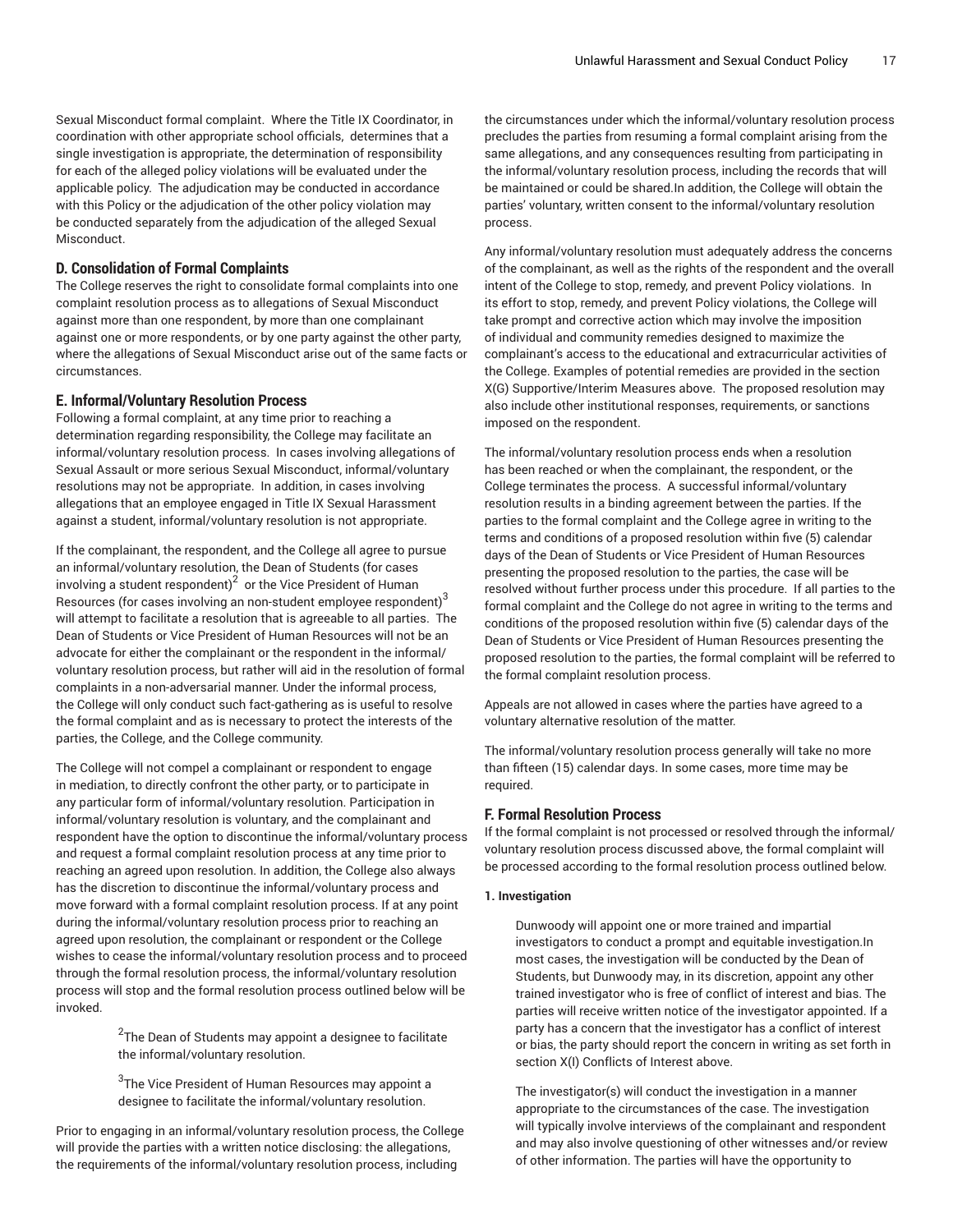advise the investigator(s) of any witnesses they believe should be interviewed, other evidence they believed should be reviewed by the investigator(s), and questions they believe the investigator(s) should ask the other party or witnesses, including questions challenging credibility. The investigator(s), in consultation with the Title IX Coordinator, has discretion to assess the relevancy of any proposed witnesses, evidence, and questions, and, in their discretion, may decline to interview witnesses suggested by the parties and may interview witnesses who were not suggested by either party. The investigator(s) may also decline to ask a question suggested by the parties. The complainant and respondent will be given an equal opportunity to present witnesses they believe should be interviewed, and other inculpatory and exculpatory evidence, as part of the investigation. In cases involving allegations of Title IX Sexual Harassment, any witness that a party wishes to call at a hearing must be suggested as part of the investigation process, prior to the issuing of the investigation report, unless extraordinary circumstances exist as determined by the Title IX Hearing Panel, in consultation with the Title IX Coordinator.

The parties will be informed of a close of evidence date. The parties must submit any and all information and evidence they would like considered as part of the investigation by the close of evidence date. After the close of evidence date, the parties will not be permitted to submit new or additional evidence that existed prior to the close of evidence date, unless the investigator, in consultation with the Title IX Coordinator, determines otherwise. In cases involving allegations of Title IX Sexual Harassment, all evidence a party wishes to offer or refer to at the hearing must have been provided as part of the investigation process, prior to the close of evidence, unless extraordinary circumstances exist as determined by the Title IX Hearing Panel, in consultation with the Title IX Coordinator.

At the conclusion of the investigation, the investigator(s) will prepare a report that fairly summarizes the relevant evidence.

The investigation report may consist of any information, documents, or other evidence that will be provided to the Title IX Hearing Panel/adjudicators. At the investigator's discretion, such information may include, as applicable: the formal complaint, the notice of allegations, any other evidence obtained during the investigation, and the investigator's report of the investigation. The investigation report shall be forwarded to the Title IX Coordinator who will review the investigation report and has the discretion to ask the investigator(s) for clarification, additional investigation, and/or to have information added, removed, or redacted from the investigation report.

The College will strive to complete the investigation within (i) forty-five (45) calendar days from the date the investigator is appointed or (ii) if, after the date the investigator is appointed, the parties receive an amended notice of allegations that includes new allegations or new parties, forty-five (45) calendar days from the date of the amended notice of allegations. This time frame may be extended depending on the circumstances of each case. In cases involving allegations of Title IX Sexual Harassment, the College will strive to complete the initial investigation in this 45-day time frame, but the final investigation report will not be completed until after the review of directly related evidence. See the section XI(F)(2) Access to Information below for more information.

The procedures in the formal process for all cases of Sexual Misconduct are the same through the investigation phase. Prior to providing access to information, the Title IX Coordinator will make a final determination as to the procedures that will apply to the access to information phase and the adjudication phase.

#### **a. Cases Involving Allegations of Title IX Sexual Harassment**

#### *Review of Directly Related Evidence*

For formal complaints involving allegations of Title IX Sexual Harassment, the parties will have an equal opportunity to inspect and review any evidence obtained as part of the investigation that is directly related to the allegations raised in the formal complaint, including evidence upon which the College does not intend to rely in reaching a determination regarding responsibility and inculpatory and exculpatory evidence whether obtained from a party or other source. The Title IX Coordinator will send such evidence to each party and each party's advisor in electronic format or hard copy.

The parties will have a ten (10) calendar day period to review the evidence and prepare a written response to the evidence (the "Evidence Response Statement"). Each party's Evidence Response Statement may not exceed 2,000 words in length. The Evidence Response Statement must be submitted to the Title IX Coordinator within the ten (10) calendar day period described above. The Evidence Response Statement may be used as an opportunity to clarify information contained in the directly related evidence, to present the party's viewpoint about whether the evidence directly related to the allegations is relevant and therefore whether it should be included in the investigation report, and to identify evidence previously provided to the investigator that was not included in the directly related evidence which the party believes is directly related and relevant. While the parties may be assisted by their advisors in preparation of the Evidence Response Statement, the Evidence Response Statement must be submitted by the party, must be the party's own statement, and may not be used to submit the statements of others on the party's behalf. The parties may not address each other in the Evidence Response Statement.

The parties and parties' advisors may use the evidence reviewed at this step only for purposes of participating in the complaint resolution process and are prohibited from disseminating or otherwise sharing the evidence with any other individual. Prior to being provided the evidence obtained as part of the investigation that is directly related to the allegations, the parties and parties' advisors will be required to sign a non-disclosure agreement agreeing to such terms.

The Title IX Coordinator will review the parties' Evidence Response Statements and may remove or redact any portions of the parties' Evidence Response Statements that exceed the word limit of the statements as set forth above or that otherwise exceed the permitted scope of information that may be considered in the complaint resolution process (such as treatment records without consent or information subject to a legal privilege without a waiver).

The investigator will consider the parties' Evidence Response Statements prior to completion of the investigation report.

All the evidence made available for the parties' review will be available during the hearing.

#### *Review of Investigation Report*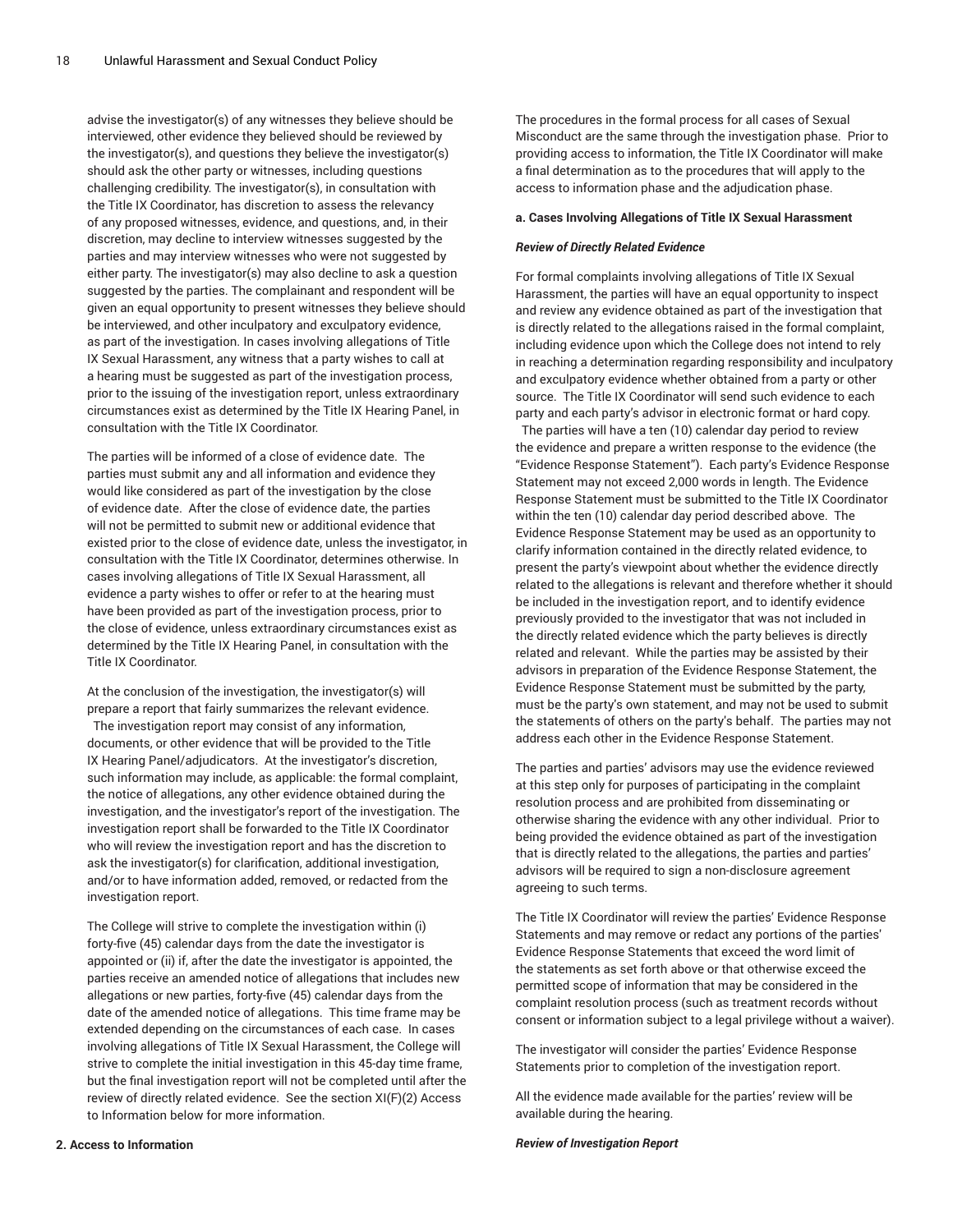For complaints involving allegations of Title IX Sexual Harassment, the Title IX Coordinator will send the investigation report to each party and each party's advisor in electronic format or hard copy at least ten (10) days prior to the live hearing. The parties will have a five (5) calendar day period to review the investigation report and prepare a written response to the report (the "Written Response Statement"). Each party's Written Response Statement may not exceed 2,000 words in length. The Written Response Statement must be submitted to the Title IX Coordinator within the five (5) calendar day period described above. The Written Response Statement may be used as an opportunity to clarify points in the investigation report, identify information previously given to the investigator(s) that is not included in the investigation report which the party believes should have been included , or raise other concerns regarding the evidence. While the parties may be assisted by their advisors in preparation of the Written Response Statement, the Written Response Statement must be submitted by the party, must be the party's own statement, and may not be used to submit the statements of others on the party's behalf. The parties may not address each other in the Written Response Statement.

The parties and parties' advisors may use the investigation report only for purposes of participating in the complaint resolution process and are prohibited from disseminating or otherwise sharing the investigation report with any other individual. Prior to being provided the investigation report, the parties and parties' advisors will be required to sign a non-disclosure agreement agreeing to such terms.

The Title IX Coordinator will review the parties' Written Response Statements. Based on the statements, the Title IX Coordinator has the discretion to ask the investigator(s) for clarification, additional investigation, and/or to have information removed or redacted from the investigation report. In addition, the Title IX Coordinator may remove or redact any portions of the parties' Written Response Statements that exceed the word limits of the statements as set forth above or that otherwise exceed the permitted scope of information that may be considered in the complaint resolution process (such as treatment records without consent, information subject to a legal privilege without a waiver, or evidence relating to the complainant's prior sexual history if an exception does not apply).

#### **b. Cases Involving Allegations of Other Forms of Sexual Misconduct**

For complaints involving allegations of Sexual Assault, Dating Violence, Domestic Violence or Stalking *occurring outside* of the education program or activity or against a person *outside* of the United States, the investigation report will be made available for review by the complainant and respondent. The Title IX Coordinator will provide a five (5) calendar day period for the complainant and respondent to have access to review the investigation report and prepare a response to the investigation report, as discussed below.

The parties' review of the investigation report generally will be provided during normal business hours in a designated on-campus location. The investigation report cannot be removed from that location, nor can copies be made or pictures taken of the report.

Both parties will have the opportunity to provide a written response to the report (the "Written Response Statement"). To do so, the party must submit Written Response Statement, which shall not exceed 4,500words in length, to the Title IX Coordinator. The Written Response Statement must be submitted by the conclusion

of the 5-day period described above. The Written Response Statement may be used as an opportunity to clarify points in the investigation report, identify information previously given to the investigator that is not included in the investigation report which the party believes should have been included, identify questions a party believes the other party has not yet answered or evidence the other party has not explained, raise other concerns regarding the evidence, and to challenge the credibility of the other party and witnesses.. While the parties may be assisted by their advisors in preparation of the Written Response Statement, the Written Response Statement must be submitted by the party, must be the party's own statement, and may not be used to submit the statements of others on the party's behalf. The parties may not address each other in the Written Response Statement.

The parties shall have an opportunity to review the Written Response Statement submitted by the other party and, if desired, may submit a rebuttal statement (the "Written Rebuttal Statement"), not to exceed 2,500 words. The Title IX Coordinator will provide a two (2) calendar day period for the complainant and respondent to have access to review the other party's Written Response Statement and submit a Written Rebuttal Statement. The parties' access to the Written Response Statement generally will be provided during normal business hours in a designated on-campus location. The Written Response Statement cannot be removed from that location, nor can copies be made or pictures taken of the contents. The Written Rebuttal Statement may only be used to respond to arguments made or concerns raised in the other party's Written Response Statement and to challenge the credibility of the other party and any witnesses. While the parties may be assisted by their advisors in preparation of the Written Rebuttal Statement, the Written Rebuttal Statement must be submitted by the party, must be the party's own statement, and may not be used to submit the statements of others on the party's behalf. The parties may not address each other in the Written Rebuttal Statement.

The parties shall have an opportunity to review the Written Rebuttal Statement submitted by the other party. The Title IX Coordinator will provide a two (2) calendar day period for the complainant and respondent to have access to review the other party's Written Rebuttal Statement. The parties' access to the Written Rebuttal Statement generally will be provided during normal business hours in a designated on-campus location. The Written Rebuttal Statement cannot be removed from that location, nor can copies be made or pictures taken of the contents. While the parties have the opportunity to review the rebuttal statement of the other party, no further responses are permitted by either party.

The parties and parties' advisors may use the investigation report and written statements of the other party reviewed at this step only for purposes of participating in the complaint resolution process and are prohibited from disseminating or otherwise sharing the report and written statements with any other individual. Prior to being provided the report and written statements, the parties and parties' advisors will be required to sign a non-disclosure agreement agreeing to such terms.

The Title IX Coordinator shall review the Written Response Statement and Written Rebuttal Statements. Based on the statements, the Title IX Coordinator has the discretion to ask the investigator(s) for clarification, additional investigation, and/ or to have information added, removed, or redacted from the investigation report. In addition, the Title IX Coordinator may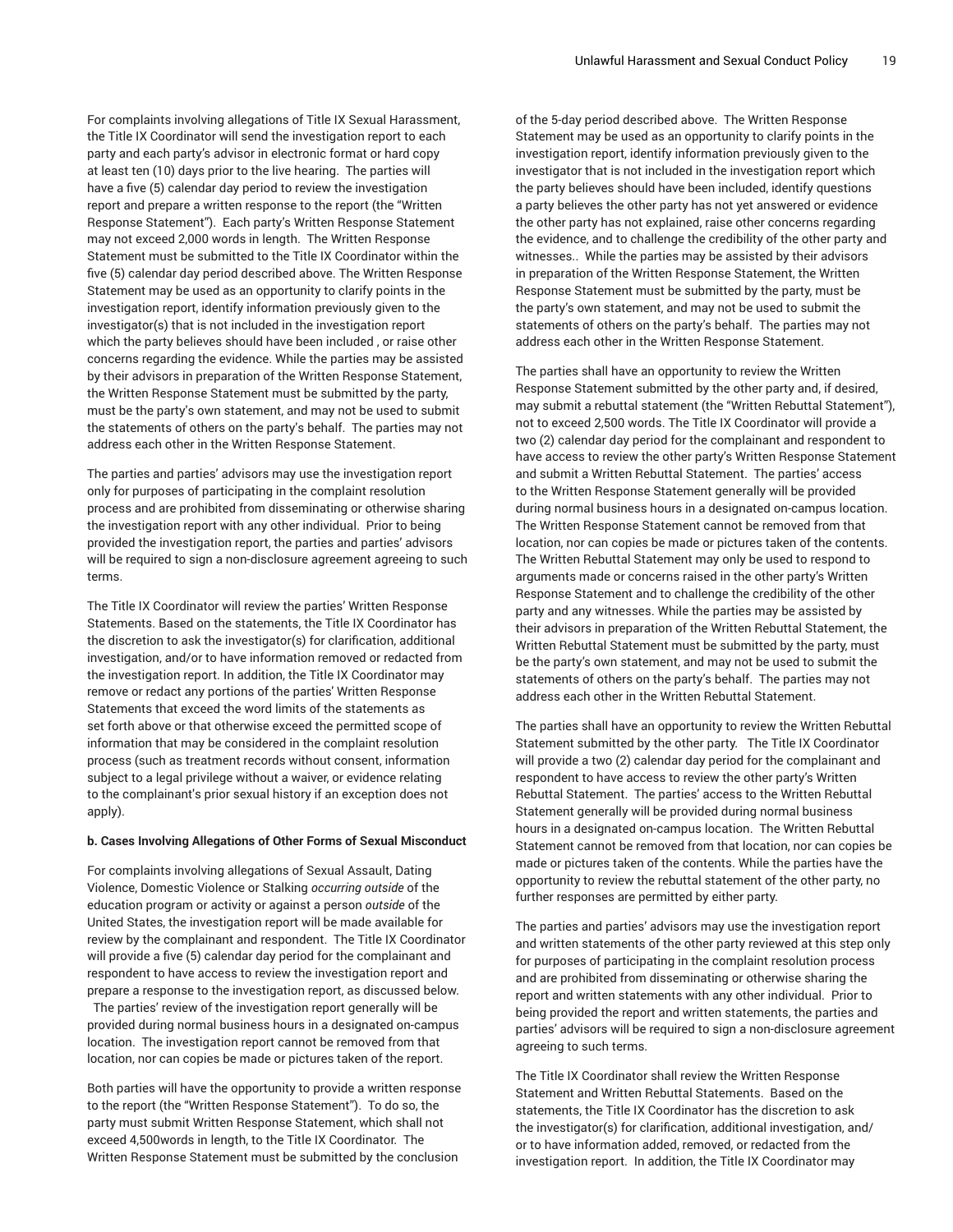remove or redact any portions of the parties' written statements that exceed the word limit of the statements as set forth above or that otherwise exceed the scope of information that may be considered in the complaint resolution process (e.g., treatment records without consent, information subject to a legal privilege without a waiver, or evidence relating to the complainant's prior sexual history if an exception does not apply).

## **3. Adjudication**

Upon completion of the investigation, the Title IX Coordinator will compile the adjudication file which will be shared with the Title IX Hearing Panel/adjudicators. In cases involving allegations of (1) Title IX Sexual Harassment or (2) Sexual Assault, Domestic Violence, Dating Violence, or Stalking *occurring outside* of the College's education program or activity or against a person *outside* of the United States, the parties will be given access to any information that is included in the adjudication file to the extent that it includes additional information that the parties did not review as part of the Access to Information step discussed above in section XI(F)(2) Access to Information.

#### **a. Cases Involving Allegations of Title IX Sexual Harassment**

Upon completion of the investigation in cases involving allegations of Title IX Sexual Harassment, the matter will be submitted to a Title IX Hearing Panel to hold a live hearing and to make a determination regarding responsibility and, if appropriate, sanctions.

The Title IX Hearing Panel will conduct a prompt and equitable live hearing and adjudication.

#### *Appointment of the Title IX Hearing Panel*

The Title IX Coordinator will designate a panel of three adjudicators to serve as the Title IX Hearing Panel. Generally, the Title IX Hearing Panel shall be chosen from a pool of Title IX Hearing Panel members. The College reserves the right to appoint any trained individuals who are without conflict or bias to the Title IX Hearing Panel. The Title IX Hearing Panel will not include the Title IX Coordinator or the investigator from the same matter. If any party has a concern that a member of the Title IX Hearing Panel has a conflict of interest or bias, the party should report the concern in writing as indicated in section X(I) Conflicts of Interest above.

#### *Live Hearings*

At the live hearing, each party's advisor will be permitted to ask the other party and any witnesses all relevant questions and follow-up questions, including those challenging credibility. Such questions will be conducted directly, orally, and in real time by the party's advisor and will never be conducted by a party personally. Only relevant cross-examination and other questions may be asked of a party or witness. Before a complainant, respondent, or witness answers a question at the hearing, the Title IX Hearing Panel must first determine whether the question is relevant and explain any decision to exclude a question as not relevant. Questions and evidence about the complainant's sexual predisposition or prior sexual behavior are not relevant, unless such questions and evidence about the complainant's prior sexual behavior are offered to prove that someone other than the respondent committed the conduct alleged by the complainant in the formal complaint, or if the questions and evidence concern specific incidents of the

complainant's prior sexual behavior with respect to the respondent and are offered to prove consent.

All evidence obtained as part of the investigation that is directly related to the allegations raised in the formal complaint will be made available at the hearing.

The hearing will generally be held by video-conference with the parties, witnesses, and Title IX Hearing Panel located in separate locations and technology enabling the Title IX Hearing Panel and parties to simultaneously see and hear the party or the witness answering questions. The College reserves the right to determine that a hearing will instead be conducted with all participants, including the parties, witnesses, and the Title IX Hearing Panel physically present in the same location. In the event that the live hearing is held with the participants in the same location, at the request of either party, the College will provide for the parties to be located in separate rooms with technology enabling the Title IX Hearing Panel and parties to simultaneously see and hear the party or witness answering questions.

The College will create an audio or audiovisual recording, or transcript, of any live hearing and, upon request, will make it available to the parties for inspection and review.

## *College Appointed Advisors*

If a party does not have an advisor present at the live hearing, the College will provide an advisor to the party, without fee or charge to that party, to conduct cross-examination on behalf of that party. If a party will not have an advisor present at the hearing, the party must inform the Title IX Coordinator at least three (3) calendar days prior to the live hearing so that the College may appoint an advisor for the hearing. The appointed advisor's role will be limited to relaying the party's questions to be asked of other parties and witnesses.

The appointed advisor shall not perform any function beyond relaying the party's desired questions. The College reserves the right to appoint any individual as the College deems appropriate to act as an advisor at a live hearing. The College's appointment of an advisor is final and a party who refuses to work with an appointed advisor at the live hearing will forfeit his or her right to conduct cross-examination or other questioning at the hearing.

# *Live Hearing Procedures*

Additional information about live hearings can be found at [https://](https://dunwoody.edu/campus-life/public-safety/title-ix/) [dunwoody.edu/campus-life/public-safety/title-ix/](https://dunwoody.edu/campus-life/public-safety/title-ix/)

# *Decision-Making Process*

The presumption is that the respondent is not responsible for a policy violation. The respondent will be deemed responsible for a policy violation only if the Title IX Hearing Panel concludes that there is sufficient evidence, by a "preponderance of evidence," to support a finding that the respondent engaged in Sexual Misconduct. If the Title IX Hearing Panel determines that the respondent is responsible for a policy violation, the Title IX Hearing Panel will then determine what sanctions and remedies are warranted.

The Title IX Hearing Panel will not draw an inference about the determination regarding responsibility based solely on a party's or witness's absence from the live hearing or refusal to answer crossexamination or other questions.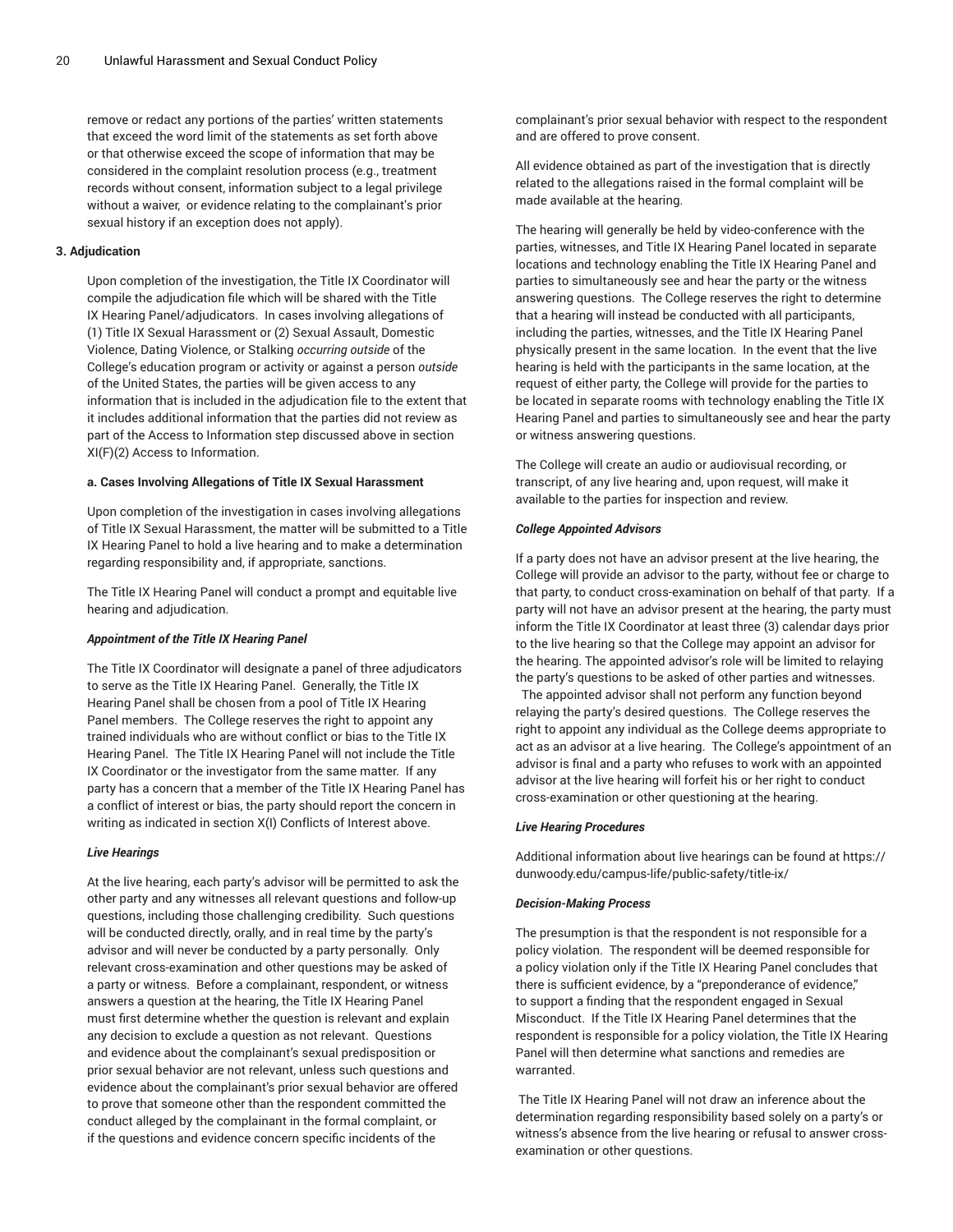Lie detector test results will not be considered credible by the Title IX Hearing Panel in the decision-making process. Character evidence and allegations of prior bad acts by a party without a finding of responsibility by the College or a court of law will generally be given little weight, if any, by the Title IX Hearing Panel in the decision-making process.

When a respondent is found not responsible for a policy violation, but nevertheless is found to have engaged in inappropriate conduct —for example, inappropriate remarks that do not rise to the level of a violation of this Policy—the College may, in its discretion, require the respondent to receive appropriate education and/or training. The College may also recommend counseling or other support services for the respondent.

#### **b. Cases Involving Allegations of Other Forms of Sexual Misconduct**

Upon completion of the investigation in matters involving allegations of Sexual Misconduct that are not Title IX Sexual Harassment, the Title IX Coordinator will appoint appropriate adjudicator(s). Typically, the individuals identified below will be appointed. However, the College reserves the right to appoint any trained adjudicator(s) who are free from conflict of interest or bias. If any party has a concern that the adjudicator(s) have a conflict of interest or bias, the party should report the concern in writing as indicated in section X(I) Conflicts of Interest above.

- In cases where the complaint is made against a student, the Provost will be the adjudicator of the case.
- In cases where the complaint is made against a non-student employee, the Vice President of Human Resources and any other appropriate member of College leadership ("responsible individual") will be the adjudicators of the case.
- If a complaint is made against the President of the College, the chair of the Board of Trustees or other designated member of the Board shall serve as the responsible individual.
- In cases where the complaint is made against a party who is not a student and not an employee, the Title IX Coordinator will make a determination regarding the appropriate adjudicator at that time.

The adjudicator(s) will review the adjudication file. The adjudicator(s) may, in their discretion, seek additional information from the investigator(s), the parties, or another individual, or request additional investigation by the investigator(s). In cases involving allegations of Sexual Assault, Domestic Violence, Dating Violence, and Stalking (that *occurred outside* of the education program or activity or against a person *outside* of the United States), if such information is shared with the adjudicators, the parties will be notified and provided access to that information.

The respondent is presumed to be not responsible for violating this Policy. The adjudicator(s) will use a preponderance of the evidence standard to determine whether there is sufficient evidence to conclude it is more likely than not that the respondent violated the Policy. If the adjudicator(s) determine that the respondent is responsible for a policy violation, the adjudicator(s) will impose remedies and/or sanctions as necessary to end the misconduct, prevent its recurrence, and address its effects.

Lie detector test results will not be considered credible by the adjudicators in the decision-making process. Character evidence and allegations of prior bad acts by a party without a finding of

responsibility by the College or a court of law will generally be given little weight, if any, by the adjudicators in the decision-making process.

As part of that determination of sanctions and remedies, the Title IX Coordinator may, in their discretion, provide the adjudicators with information regarding previous violations of the Sexual Misconduct Policy or other College policies by the respondent, if any. In cases involving allegations of Sexual Assault, Domestic Violence, Dating Violence, and Stalking (that *occurred outside* of the education program or activity or against a person *outside* of the United States), if such information is shared with the adjudicators, the parties will be notified and provided access to that information.

When a respondent is found not responsible for a Policy violation, but nevertheless is found to have engaged in inappropriate conduct —for example, inappropriate remarks that do not rise to the level of a violation of this Policy—the College may, in its discretion, require the respondent to receive appropriate education and/or training. The College may also recommend counseling or other support services for the respondent.

#### **4. Sanctions and Remedies**

The Title IX Hearing Panel/adjudicator(s) will impose remedies and/or sanctions as necessary to end the misconduct, prevent its recurrence, and address its effects. The College reserves the right to take whatever measures deemed necessary in response to an allegation of Sexual Misconduct in order to protect the rights and personal safety of the complainant and Dunwoody community members. Not all forms of Sexual Misconduct are deemed equally serious offenses and, as a result, different remedies or sanctions may be imposed depending on the severity of the offense and any previous conduct violations.

Individuals who are found responsible under this Policy may face sanctions as appropriate for students, employees, visitors, or others, including, but not limited to the following sanctions. Each of these sanctions and other sanctions may be imposed alone or in combination for a respondent found responsible for Sexual Misconduct, as defined by this Policy:

- verbal warning;
- written warning;
- probation:
- suspension, ranging from 1 semester to 5 with reinstatement requirements that could include behavioral contracts, required attendance at educational programs, required assessment or counseling, and other potential conditions on reinstatement;
- expulsion;
- withholding of diploma or degree for a defined period of time or until the completion of assigned sanctions;
- temporary or permanent revocation of degree;
- revocation of admission to Dunwoody;
- temporary or permanent restricted access to areas of campus, and campus events, activities, organizations or courses;
- temporary or permanent removal from class or living or housing assignment;
- conditions upon presence on campus or at College events;
- no trespass or no-contact orders;
- required attendance at an educational training or meetings;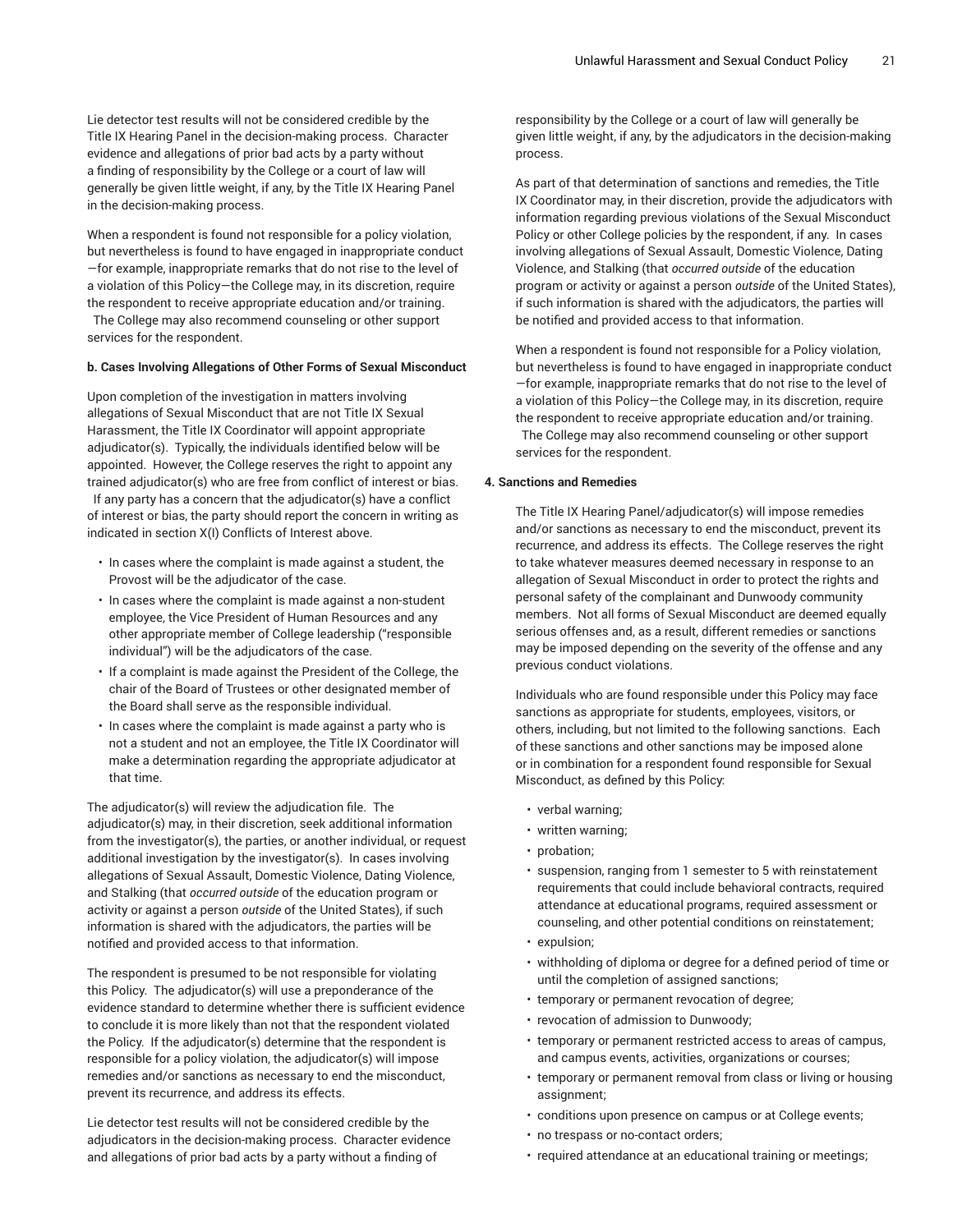- writing a reflection paper;
- behavioral contracts;
- required assessment or counseling;
- community service hours;
- loss of salary or benefit such as travel funding;
- suspension of promotion and salary increments ranging from 1 semester to 5 years, with reinstatement requirements that could include behavioral contracts, required attendance at educational programs, required assessment or counseling, and other potential conditions on reinstatement;
- removal or non-renewal of scholarships or honors;
- transfer or change of job or responsibilities;
- demotion;
- termination of employment;
- payment of restitution or costs incurred.

Any concern about a violation of an imposed sanction should be reported to the Title IX Coordinator promptly.

When an investigation reveals that a campus organization (such as a student club, athletic team, campus academic department, staff/faculty committee) has committed or promoted behavior involving Sexual Misconduct, the organization may be sanctioned.

Sanctions to the organization may include, but are not limited to, loss of College privileges (including, but not limited to, prohibition on the organization's participation in certain activities and the use of College facilities), educational requirements for organization members, required additional oversight of organization activities, temporary loss of organization recognition and/or funding, and permanent loss of organization recognition, in addition to individual members of the organization who are determined responsible for a Policy violation being subject to the sanctions listed above.

All campus organizations/departments are responsible for the actions of its members when they are operating on behalf of the organization/department.

Remedies for the complainant are designed to restore or preserve equal access to the College's education program or activity. Remedies need not be non-disciplinary or non-punitive and need not avoid burdening the respondent. Remedies, accommodations, and protective measures for the complainant include implementing or extending remedial or protective measures, including, without limitation, the following examples:

- A mutual or one-sided no-contact order.
- Prohibiting an individual involved from being on Dunwoody property.
- Prohibiting an individual involved from participating in Dunwoody-sponsored events.
- Changing an individual's living or housing, or dining arrangements.
- Special parking arrangements.
- Changing an individual's student or employee status or job responsibilities.
- Changing an individual's work or class schedule.
- Providing academic accommodations or providing assistance with academic issues.
- Providing security escorts.
- Providing a temporary cell phone.
- Access to counseling.
- Making information about orders for protection and harassment restraining orders available to a complainant.
- Assistance identifying an advocate to help secure additional resources or assistance, including off-campus and community advocacy, support, and services.

Remedies designed to address the Dunwoody community include increased monitoring, supervision, and/or security at locations or in connection with activities where the prohibited conduct occurred or is likely to reoccur and targeted or broad-based educational programming or training for relevant persons or groups.

The Title IX Coordinator is responsible for effective implementation of any remedies.

#### **5. Notice of Outcome**

The complainant and respondent will simultaneously receive a written notice of the outcome. Prior to being provided the notice of outcome, the parties and parties' advisors will be required to sign a non-disclosure agreement. The parties and parties' advisors are prohibited from disseminating or otherwise sharing the notice of outcome with any other individual, except as permitted in the nondisclosure agreement.

Prior to being provided the notice of outcome, the parties and parties' advisors will be required to sign a non-disclosure agreement. The parties and parties' advisors are prohibited from disseminating or otherwise sharing the notice of outcome with any other individual, except as permitted in the non-disclosure agreement.

For complaints involving (1) Title IX Sexual Harassment or (2) Sexual Assault, Dating Violence, Domestic Violence, or Stalking occurring outside of an education program or activity or against a person outside the United States, the written notice shall include the allegations potentially constituting Sexual Misconduct, a description of the procedural steps taken from the receipt of the formal complaint through the determination (including any notifications to the parties, interviews with the parties and witnesses, site visits, methods used to gather other evidence, and hearings held), findings of fact supporting the determination, conclusions regarding the application of the College's policy to the facts, the determination regarding responsibility as to each allegation, any imposition of sanctions, whether remedies designed to restore or preserve equal access to the education program or activity will be provided to the complainant, and the rationales for the determination and sanctions (including how the evidence was weighed, how the information supports the result, and the standard of evidence applied). The written notice will also include information about the procedures and permissible bases for appeal, as set forth below, and when the result becomes final. In addition, the written notice shall include any other steps the College has taken to eliminate the conduct and prevent its recurrence.

For all other complaints of Sexual Misconduct, the written notice shall include the determination of the adjudicator(s).

In cases involving allegations of Title IX Sexual Harassment, the written notice of determination will generally be received within twenty-five (25) calendar days from the date the live hearing concluded. In cases involving allegations of other forms of Sexual Misconduct, the written notice of determination will generally be received within twenty-five (25) calendar days from the date the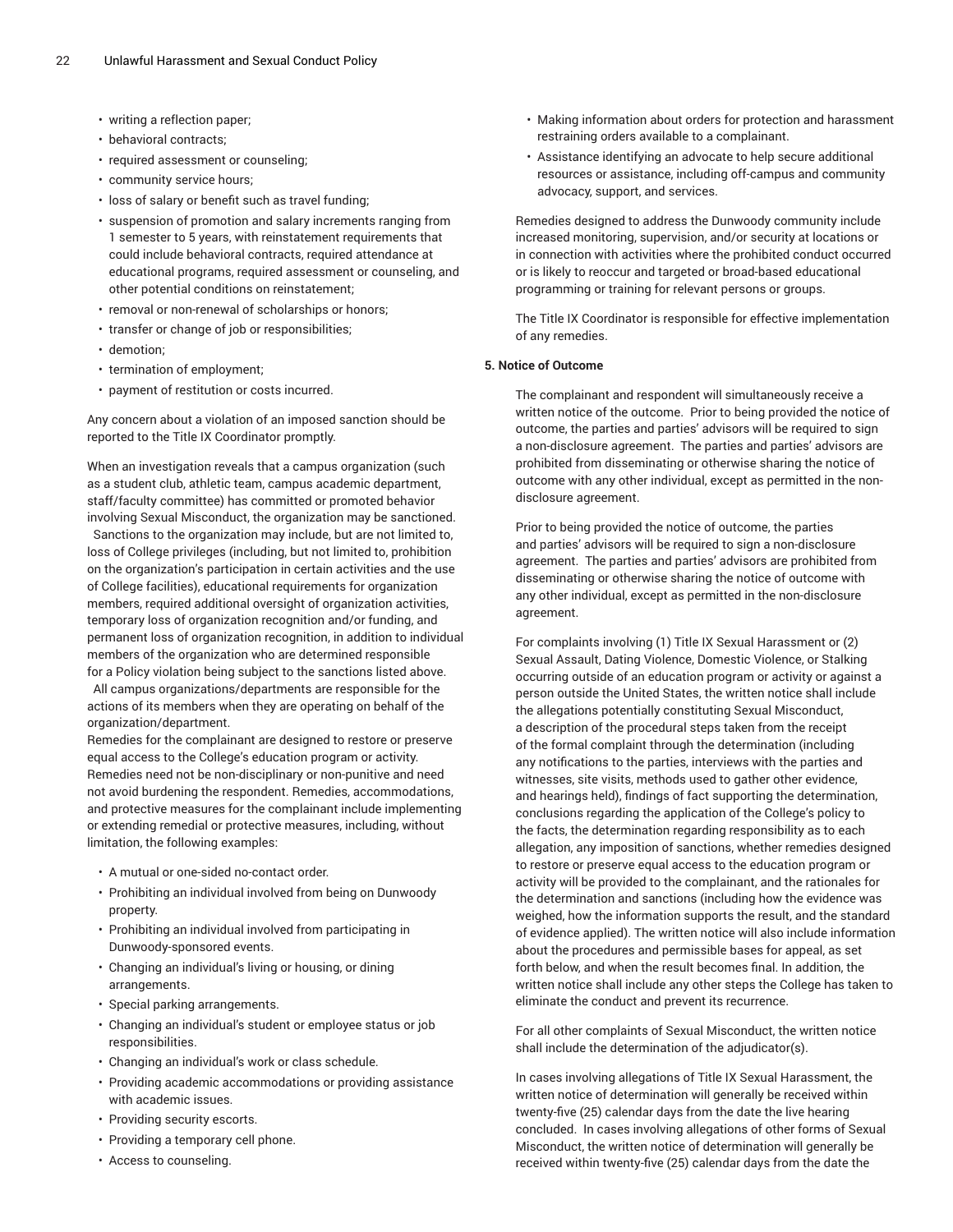adjudicators receive the adjudication file. In some cases, more time may be required.

The determination of the adjudicator(s) may be appealed as provided below. In the event that no appeal is filed within the time periods prescribed below, the decision will be final and the sanctions, if any, will be effective.

#### **6. Dismissal of Formal Complaint Prior to Adjudication**

If the allegations in a formal complaint are initially included in the notice of allegations as allegations of Title IX Sexual Harassment, but facts are gathered during the course of the complaint resolution process that indicate that the alleged conduct does not meet the definition of Title IX Sexual Harassment, the College will dismiss the formal complaint as to those allegations. Even if a formal complaint or any allegations of Title IX Sexual Harassment are dismissed, the College reserves the right to move forward with a complaint resolution process using the other Sexual Misconduct definitions and the other procedures in this Policy, as applicable.

In cases involving allegations of any Sexual Misconduct, the College may, at its discretion, dismiss the case prior to adjudication in certain circumstances. Circumstances that may lead to dismissal prior to adjudication, include, but are not limited to: the complainant notifies the Title IX Coordinator in writing that the complainant would like to withdraw the formal complaint or any allegations therein, the respondent is no longer enrolled or employed by the College, or specific circumstances prevent the College from gathering evidence sufficient to reach a determination as to the formal complaint or allegations therein.

If the College dismisses a formal complaint, the College will promptly send written notice of the dismissal and the reasons for the dismissal simultaneously to the parties. A dismissal of a formal complaint may be appealed as provided below.

#### **7. Appeal**

Either the complainant or the respondent may appeal a decision to dismiss a formal complaint or any allegations therein, as discuss above in the section XI(F)(6) Dismissal of Formal Complaint Prior to Adjudication. The parties may also appeal the Title IX Hearing Panel's/adjudicator(s)' decision regarding responsibility.

Grounds for appeals are as follows:

- Procedural irregularity that affected the outcome of the matter;
- New evidence that was not reasonably available at the time of the determination regarding responsibility or dismissal was made, that could affect the outcome of the matter; and
- The Title IX Coordinator, investigator(s), or Title IX Hearing Panel/ adjudicator(s) had a conflict of interest or bias for or against complainants or respondents generally or the individual complainant or respondent that affected the outcome of the matter.

#### **a. Submitting an Appeal**

Either party may request an appeal by submitting a written appeal statement, which may not exceed 2,000 words, challenging the outcome of the complaint resolution process. The written appeal statement must be submitted to the Title IX Coordinator within two (2) calendar days of receiving the notice of outcome and must explain which of the above grounds the party is invoking for the

appeal. While the parties may be assisted by their advisors in preparation of the appeal, the appeal statement must be submitted by the party, must be the party's own statement, and may not be used to submit the statements of others on the party's behalf. Failure to file a timely appeal constitutes a waiver of any right to an appeal.

The Title IX Coordinator will review the appeal statement to determine whether the appeal states a permissible ground for appeal (as set forth above), such that the appeal will be considered. The Title IX Coordinator may remove or redact any portions of the appeal statement that exceed the word limit or that otherwise exceed the scope of information that may be considered in the complaint resolution proceeding (such as treatment records without consent, information subject to a legal privilege without a waiver, or evidence relating to the complainant's prior sexual history if an exception does not apply).

If the Title IX Coordinator determines that the appeal states a permissible ground for appeal, the non-appealing party will be notified of the appeal and provided an opportunity to review the appeal statement and submit a written response in support of the outcome. Any written response from the non-appealing party in support of the outcome must not exceed 2,000 words and must be submitted to the Title IX Coordinator within two (2) calendar days of receiving notice of the appeal. While the party may be assisted by their advisors in preparation of the responsive appeal statement, the responsive appeal statement must be submitted by the party, must be the party's own statement, and may not be used to submit the statements of others on the party's behalf. The Title IX Coordinator will review any responsive appeal statement and may remove or redact any portions of the statement that exceed the word limit or that otherwise exceed the scope of information that may be considered in the complaint resolution process (such as treatment records without consent, information subject to a legal privilege without a waiver, or evidence relating to the complainant's prior sexual history if an exception does not apply).

The Title IX Coordinator generally will compile an appeal file, which may consist of any information, documents, or other evidence that is provided to the appeal panel. Such information may include, the written appeal statement, the responsive appeal statement, the notice of outcome, the adjudication file in its entirety or in part, any previously undiscovered evidence (if discovery of new evidence is a ground for the appeal), and any other information determined to be necessary for the appeal panel's decision, at the Title IX Coordinator's discretion.

For complaints involving allegations of (1) Title IX Sexual Harassment or (2) Sexual Assault, Dating Violence, Domestic Violence, or Stalking *occurring outside* of the education program or activity or against a person *outside* of the United States, the appeal file will be made available for review by the complainant and respondent. The Title IX Coordinator will provide a two (2) calendar day period for the complainant and respondent to have access to review the appeal file and such access generally will be provided during normal business hours in a designated on-campus location. The appeal file cannot be removed from that location, nor can copies be made or pictures taken of the contents.

In cases where the appeal file is made available for review as discussed above, the parties and parties' advisors may use the appeal file reviewed at this step and any additional information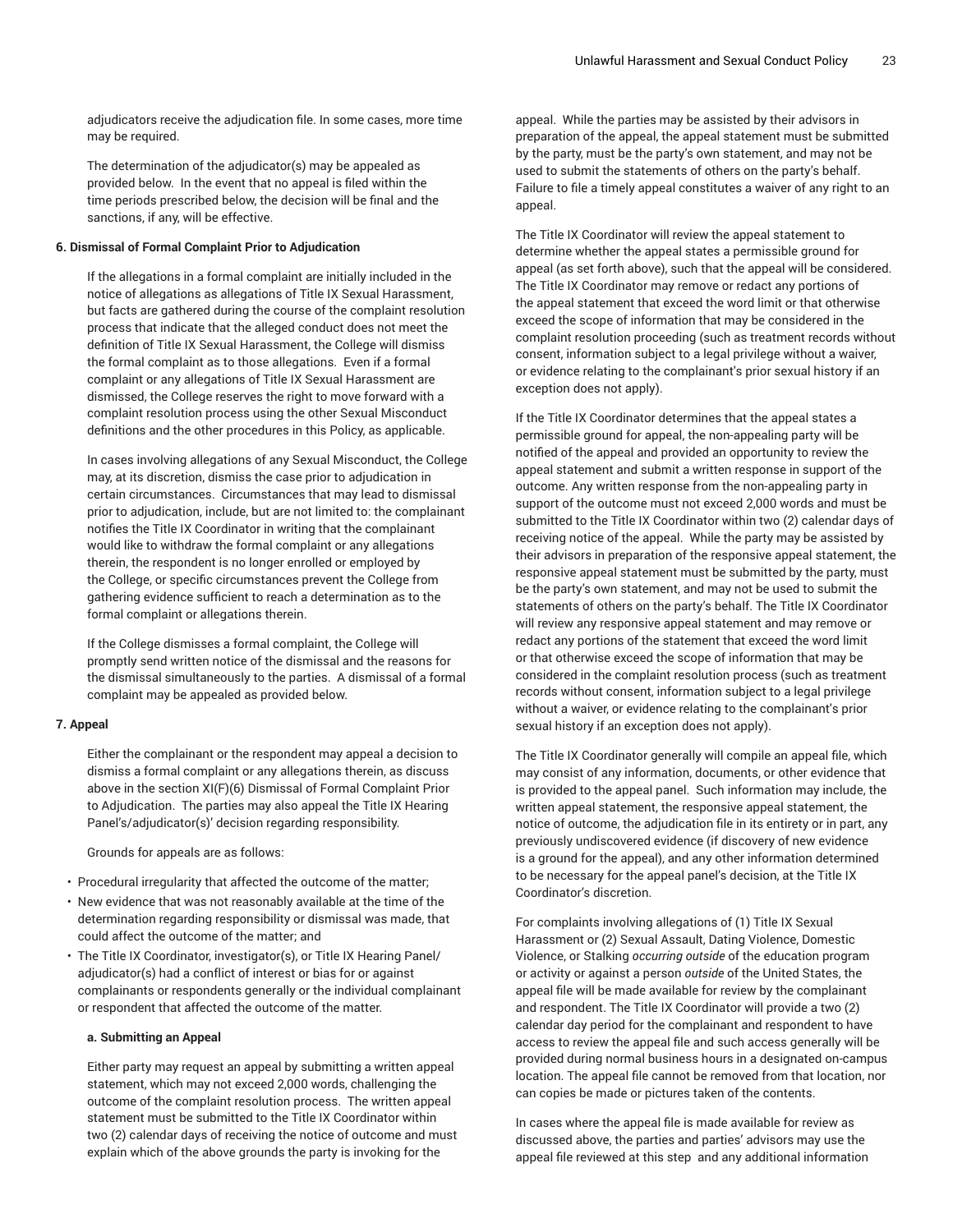reviewed during the consideration of the appeal (see below), only for purposes of participating in the complaint resolution process and are prohibited from disseminating or otherwise sharing the appeal file or additional information with any other individual. Prior to being provided access to the appeal file or any additional information, the parties and parties' advisors will be required to sign a non-disclosure agreement agreeing to such terms.

Appeals will be considered by an appeal panel appointed by the Title IX Coordinator. Generally, appeal panels will consist of three trained individuals, including those assigned to the Title IX pool panel.

The College reserves the right to appoint any trained individual who is free of conflict of interest or bias to the appeal panel. The appeal panel members will not be one of the Title IX Hearing Panel members/adjudicators, the investigator, or the Title IX Coordinator on the same matter. The parties shall receive written notice of the appeal panel appointed. If any party has a concern that a member of the appeal panel has a conflict of interest, the party should report the concern in writing as indicated in the section X(I) Conflicts of Interest above.

### **b. Consideration of Appeal**

The appeal panel will not rehear the case, but will review the appeal file and consider whether it is more likely than not that the abovelisted grounds for appeal have been satisfied. The appeal panel may choose to meet with the parties and consider other additional information, in the appeal panel's sole discretion. For cases of (1) Title IX Sexual Harassment or (2) Sexual Assault, Dating Violence, Domestic Violence, or Stalking *occurring outside* of the education program or activity or against a person *outside* of the United States, if the appeal panel receives any additional information, the parties shall have an opportunity to review the additional information.

If the appeal panel determines that there is sufficient evidence to conclude that it is more likely than not that one of the above grounds for appeal is satisfied, generally, the matter will be remanded for further investigation and/or deliberations by the Title IX Hearing Panel/adjudicators and/or an additional live hearing, as determined by the appeal panel.

When the matter is remanded, the appeal panel, in consultation with the Title IX Coordinator, will determine whether the matter should be remanded to the original Title IX Hearing Panel/adjudicator(s) or whether new Title IX Hearing Panel/adjudicator(s) should review the matter. The appeal panel may not change Title IX Hearing Panel/adjudicator(s)' determination of whether the respondent was responsible or not responsible for a Policy violation. Only the Title IX Hearing Panel/adjudicators reviewing the matter on remand from an appeal may change the determination of the original Title IX Hearing Panel/adjudicators of whether the respondent was responsible or not responsible for a Policy violation. If the reasons for remand relate to the investigation or warrant additional investigation, the appeal panel, in consultation with the Title IX Coordinator, will determine whether the matter should be remanded to the previous investigator or whether a new investigator should be appointed. Upon remand, the investigator and Title IX Hearing Panel/adjudicators shall utilize the same process as required for all complaint processes under this Policy. If the matter is remanded, the determination made on remand will be appealable under the procedures discussed in this Section.

If the appeal panel determines that there is insufficient evidence to conclude that it is more likely than not that one or more grounds for appeal have been satisfied, the appeal panel will dismiss the appeal. This decision is final and is not appealable. If the appeal panel dismisses the appeal, the sanctions will be effective on the date the appeal panel's decision is provided to the parties.

The appeal panel will simultaneously issue to the parties a written decision describing the result of the appeal and the appeal panel's rationale for the result. The College will strive to complete the appeal within twenty (20) calendar days following the appeal panel's receipt of the appeal file from the Title IX Coordinator; however, in some cases, more time may be required.

Appeals arising out of alleged violations of this Policy must be made under this appeal process and are not eligible for consideration under faculty, staff or student grievance policies or processes.

# **XI. Complaints of Related Misconduct**

Any complaint relating to retaliation or interference with process in violation of this policy or violations of supportive/interim measures, sanctions, the obligation to be truthful, the obligation to action in good faith, or a nondisclosure agreement should be reported promptly to the Title IX Coordinator. The College will provide a prompt and equitable process for the resolution of complaints alleging retaliation or interference with process or a violation of supportive/interim measures, sanctions, the obligation to be truthful, the obligation to action in good faith, or a nondisclosure agreement.

When the College receives a complaint of retaliation or interference with process or of violations of supportive/interim measures, sanctions, the obligation to be truthful, the obligation to action in good faith, or a nondisclosure agreement, the Title IX Coordinator may exercise discretion to determine an appropriate responsive process based on the facts and circumstances. At the Title IX Coordinator's discretion, options for resolution include, but are not limited to: informal discussions and resolution facilitated by the Title IX Coordinator, investigation and/or determination by the Title IX Coordinator, or assignment of a designated individual to investigate the complaint and/or determine an appropriate response. This process will be separate and distinct from the Complaint Resolution Process outlined above for addressing Sexual Misconduct complaints. The Title IX Coordinator will document the complaint received, the process used, and the outcome. In instances where the outcome of the process results in a suspension longer than one year, expulsion, or termination of employment, the impacted individual may appeal the decision in accordance with the appeal rights as set forth in this Policy. The College will notify the parties of the outcome of the complaint.

# **XII. Recordkeeping**

The Title IX Coordinator is responsible for maintaining the official College records of Sexual Misconduct reports and formal complaints. When a formal complaint is pending, each official having a role in the response and resolution process is responsible for handling records appropriate to their role. When the process is complete, the official records relating to the formal complaint will be provided to the Title IX Coordinator, who will maintain such records in accordance with the College's record retention requirements and applicable law. Records related to Sexual Misconduct reports and formal complaints will be treated as confidential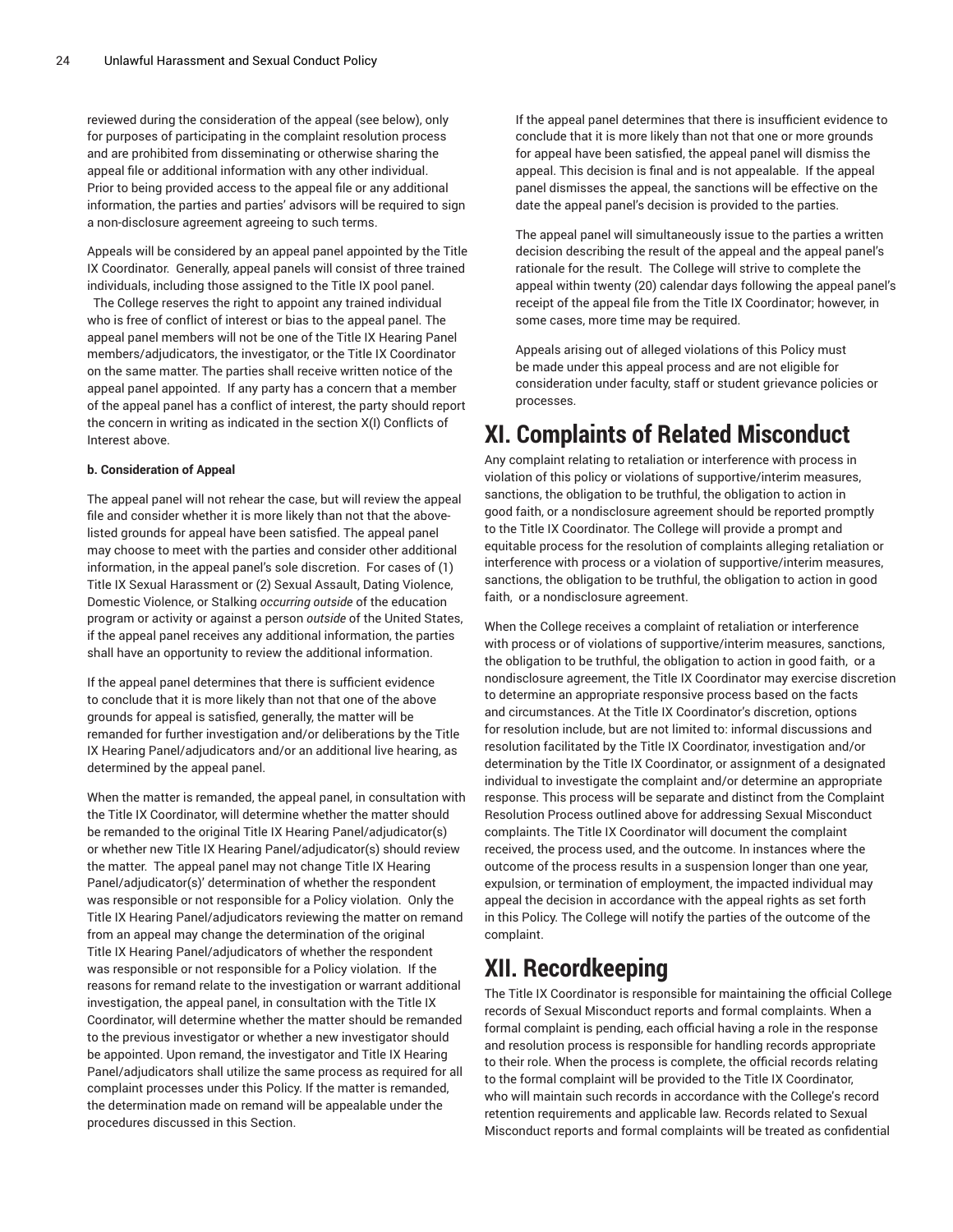and shared only on a need-to-know basis, as required by law, or to conduct a complaint resolution process.

# **XIII. Alternative Procedures**

Nothing in this Policy is intended to interfere with the right of any individual to pursue other avenues of recourse which may include, but are not limited to, filing a complaint with the United States Department of Education's Office for Civil Rights (OCR).

The OCR office for institutions located in Minnesota is:

U.S. Department of Education Office for Civil Rights Citigroup Center 500 W. Madison Street, Suite 1475 Chicago IL 60661-4544

Tel: (312) 730-1560 TDD: (877) 521-2172 Email: OCR.Chicago@ed.gov

# **XIV. RESOURCES**

## **What To Do If You Are Sexually Assaulted**

- Get to a safe place.
- Call 911 if in immediate danger, if you are injured, or the community is in possible danger.
- Consider securing immediate professional support on or off campus to assist you in the crisis.
- Seek a medical evaluation for personal wellness/testing and possible evidence collection, even if you are uncertain you want to press charges or pursue legal action. For your safety and well-being, immediate medical attention is encouraged. Further, being examined as soon as possible, ideally within 24 hours, is important in the case of Sexual Assault. The hospital will arrange for a specific medical examination at no charge.
- Take steps to preserve evidence, which may be necessary to the proof of criminal sexual violence or in obtaining a protection order. It is very important to preserve evidence. You may not know right now whether you will contact the police. But in case you later decide to, the evidence available immediately after the assault is crucial. To preserve evidence follow these recommendations: Prior to seeking medical attention, do not shower, bathe, wash your hands, brush your teeth, use the toilet or clean up in any way. Bring another set of clothes to the hospital since clothes will be collected as part of the evidence. If you have changed clothes, bring your soiled clothing with you for evidence collection. Additionally, you are encouraged to gather bedding, linens or any other pertinent articles that may be used for evidence. Secure them in a clean paper bag or clean sheet.

Evidence found in phone records (texting), e-mails, and/or social media (Facebook, Snapchat, etc.) should also be preserved.

- Even after the immediate crisis has passed, contact confidential on-campus and/or off-campus resources—for emotional support, information, and/or advocacy.
- Report the conduct to the Title IX Coordinator at 612-381-8236. The Title IX Coordinator can arrange for interim measures and accommodations, including no-contact orders. The College will also assist in any needed advocacy for students who wish to obtain protective or restraining orders with local authorities. Alternatively, you can contact the Minneapolis Police Department or Hennepin County District Court to obtain protective or restraining orders.

• File criminal charges with the local Police Department, if desired. Designated staff members will help the employee or student in reporting the assault to the police and/or in filing a criminal charge.

## **Emergency Contacts**

24-Hour Emergency – Local law enforcement: 911

#### **On Campus Resources:**

Patricia Edman Vice President of Human Resources (612) 381-3308 [pedman@dunwoody.edu](http://gpia2/InterAction/relationship-overview-person/?contactId=8590207502&IAContactId=8590280173&folderId=&hasFolderId=false&folderClass=&findContactName=&soundsLike=&hasProjectId=false&proxyAccount=) ([http://gpia2/](http://gpia2/InterAction/relationship-overview-person/?contactId=8590207502&IAContactId=8590280173&folderId=&hasFolderId=false&folderClass=&findContactName=&soundsLike=&hasProjectId=false&proxyAccount=) [InterAction/relationship-overview-person/?](http://gpia2/InterAction/relationship-overview-person/?contactId=8590207502&IAContactId=8590280173&folderId=&hasFolderId=false&folderClass=&findContactName=&soundsLike=&hasProjectId=false&proxyAccount=) contactId=8590207502&IAContactId=8590280173&folderId=&hasFolderId=false&fo

Kelli Sattler, Ed.D. Dean of Students (612) 381-3437 [ksattler@dunwoody.edu](mailto:ksattler@dunwoody.edu)

Dunwoody Student Affairs Office (612) 374-5800 [allstaffstudentaffairs@dunwoody.edu](mailto:allstaffstudentaffairs@dunwoody.edu%20) [\(allstaffstudentaffairs@dunwoody.edu%20](allstaffstudentaffairs@dunwoody.edu%20))

Dunwoody's Employee Assistance Program: Cigna's Life Assistance Program 24/7 1-800-538-3543 <http://apps.cignabehavioral.com/home.html>

#### **Off Campus Resources**

*RAINN (Rape, Assault, and Incest National Network)* <https://www.rainn.org/> (800) 656-HOPE 24-hour hotline; free and confidential

*Sexual Offense Services* St. Paul, Minnesota <http://www.co.ramsey.mn.us/ph/hs/sos.htm> (651) 643-3006 24-hour hotline; free and confidential

*Sexual Violence Center* Minneapolis, Minnesota [www.sexualviolencecenter.org](http://www.sexualviolencecenter.org/) (<http://www.sexualviolencecenter.org/>) (612) 871-5111 24-hour hotline; free and confidential

#### *Domestic Abuse Service Center\**

<http://www.mncourts.gov/district/4/?page=369> Hennepin County Government Center Rm. #A-0650 (lower level) 300 S. 6th Street Minneapolis, MN 55487 (612)348-5073

> \* The Domestic Abuse Service Center is available to help victims of domestic abuse (abuse by a family or household member) obtain orders for protection. In addition, harassment restraining orders are available for other types of harassment and assault. http:// www.mncourts.gov/district/4/?page=763 Victims do not have to report conduct to police to obtain a harassment restraining order.